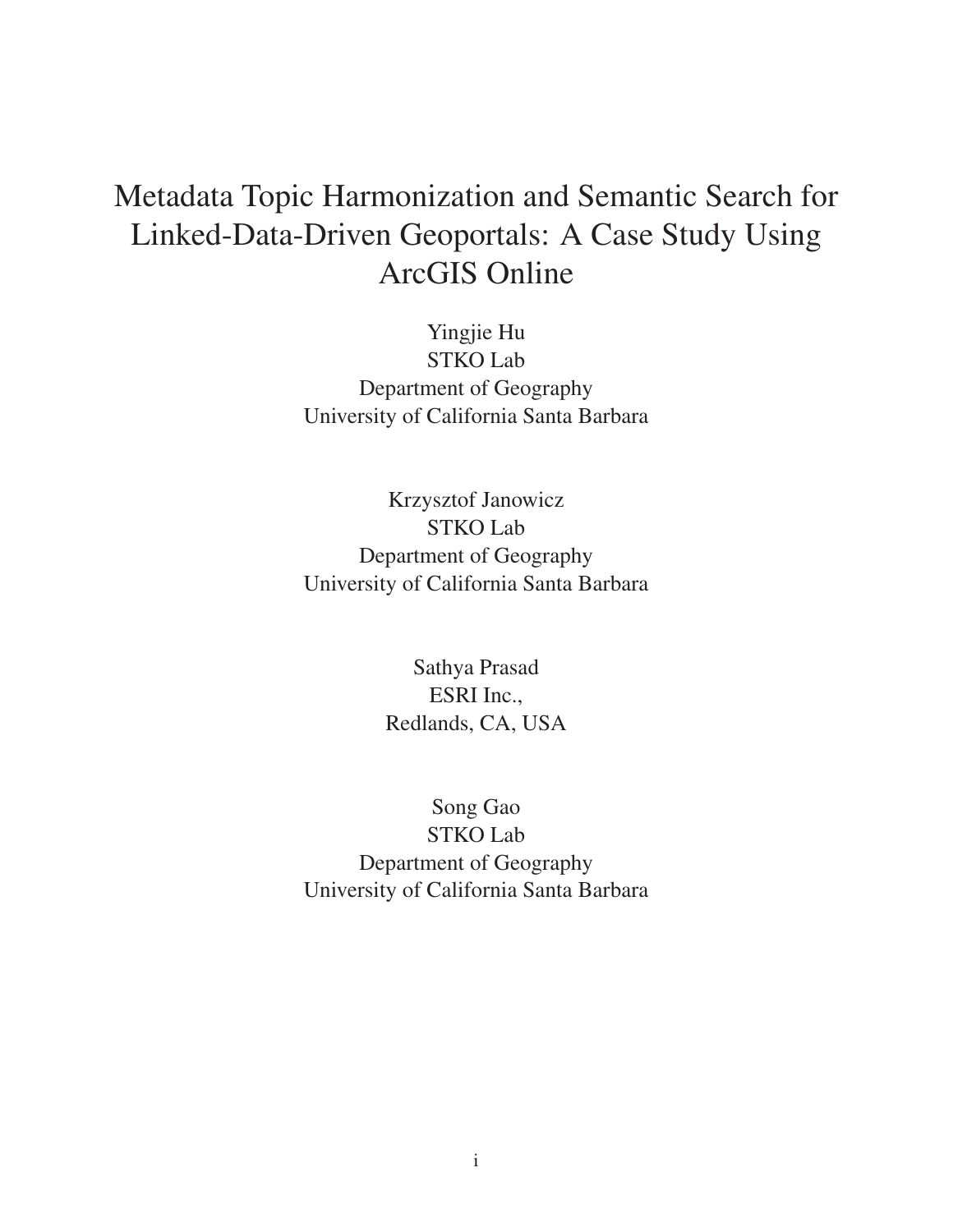#### **Abstract**

Geoportals provide integrated access to geospatial resources, and enable both authorities and the general public to contribute and share data and services. An essential goal of geoportals is to facilitate the discovery of the available resources. Such process heavily relies on the quality of metadata. While multiple metadata standards have been established, data contributers may adopt different standards when sharing their data via the same geoportal. This is especially the case for user-generated content where various terms and topics can be introduced to describe similar datasets. While this heterogeneity provides a wealth of perspectives, it also complicates resource discovery. With the fast development of the Semantic Web technologies, there is a rise of Linked-Data-driven portals. Although these novel portals open up new ways to organizing metadata and retrieving resources, they lack effective semantic search methods. This paper addresses the two challenges discussed above, namely the topic heterogeneity brought by multiple metadata standards as well as the lack of established semantic search in Linked-Data-driven geoportals. To harmonize the metadata topics, we employ a natural language processing method, namely Labeled Latent Dirichlet Allocation (LLDA), and train it using standardized metadata from Data.gov. With respect to semantic search, we construct thematic and geographic matching features from the textual metadata descriptions, and train a regression model via a human participants experiment. We evaluate our methods by examining their performances in addressing the two issues. Finally, we implement a semantics-enabled and Linked-Data-driven prototypical geoportal using a sample dataset from Esri's ArcGIS Online.

Keywords: geoportal, semantic search, Linked Data, Labeled Latent Dirichlet Allocation, metadata, ArcGIS Online.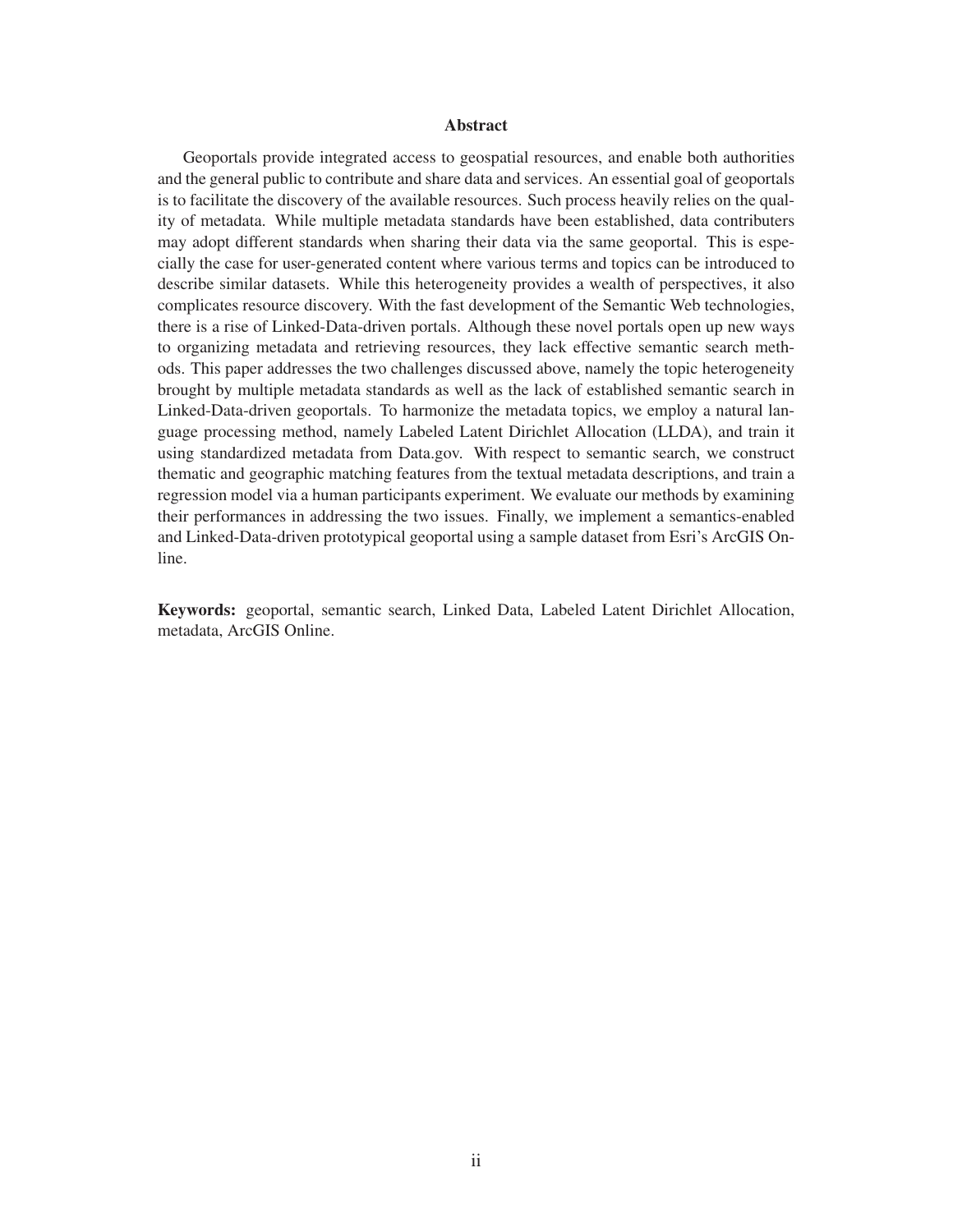# 1 Introduction

Geoportals are online gateways that provide integrated access to geospatial resources, such as maps, services, and a variety of geo-data (Maguire and Longley, 2005). As unified platforms, geoportals enable both authorities and public users to publish and share geospatial resources. Geoportals also form a key component of Spatial Data Infrastructures (SDIs) which facilitate the access to geographic information and reduce data duplication among different government departments (Masser, 1999).

An essential goal of geoportals is to facilitate the discovery of the available resources. Most geoportals maintain a catalog service which indexes the metadata of the resources in the portal (Lutz and Klien, 2006). As depicted in Figure 1, the process of resource discovery typically follows three steps: (1) resource providers publish their metadata to the geoportal; (2) consumers search and potentially discover these resources through geoportals; (3) finally, consumers access the resources directly from the providers (Ostensen and Smits, 2002). Two major factors can impact the performance of resource discovery: the quality of the metadata and the capability of the portal's search functionality.



Figure 1: Typical *publish-find-bind* pattern in geoportals.

Metadata play an important role in the resource discovery process. Accurate and complete metadata ease the discovery of relevant resources, whereas it is difficult to find data when metadata are incomplete or even missing. To ensure metadata quality, standards, such as the Content Standard for Digital Geospatial Metadata (CSDGM) (Lee and Chan, 2000) from the Federal Geographic Data Committee (FGDC) as well as the ISO 19115 standard (Nogueras-Iso et al., 2004), have been developed. However, given the variety of data contributors, their motiva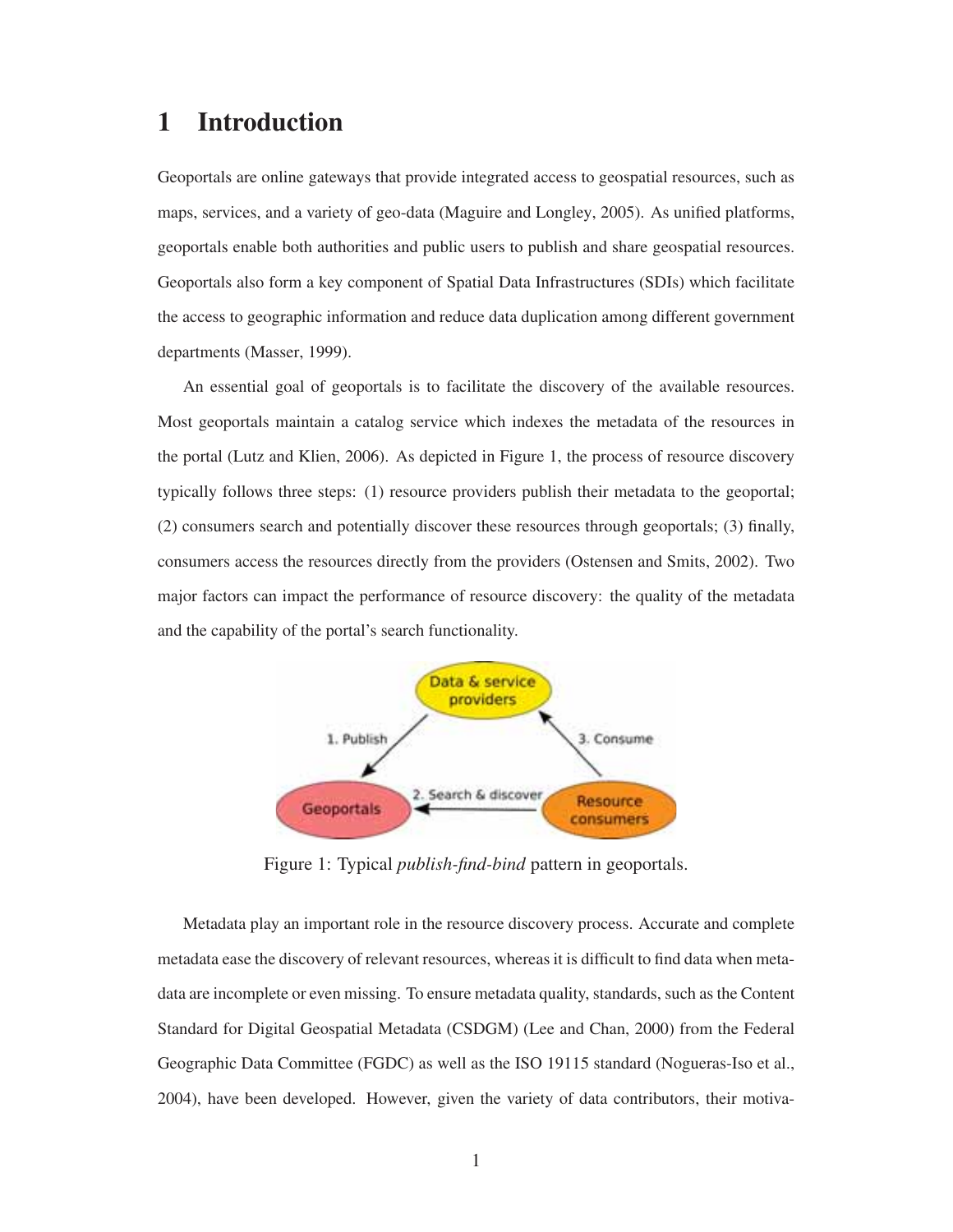tions, cultural backgrounds, time constraints, and so forth, today's metadata vary dramatically in terms of quality and completeness. With the emergence of community-based geoportals, the general public also began to contribute geospatial resources (De Longueville, 2010). Unlike specialists who have often received professional trainings, general users may not follow any specific metadata standard but only annotate their data with informal descriptions and tags. Semantically harmonizing these metadata facilitates the indexing of resources and also enables a more accurate categorization suitable for faceted search (Nowak and Craglia, 2006; Craglia and Annoni, 2007).

The search functionality is another important factor that influences the performance of resource discovery in geoportals. Traditionally, keyword-based search has often been employed to find resources based on the user's query. While achieving fair performance, keyword-based search often suffers from low recall, i.e., it fails to discover the resources which are described in semantically-relevant but syntactically-different terms (e.g., *road* versus *street*) (de Andrade et al., 2014). One such example can be found on *Data.gov* (Figure 2). As can be seen, searching the keyword *earthquake* returns more results than searching the keyword *natural disasters*, although earthquakes are generally considered as a type of *natural disasters*. To overcome this limitation, researchers proposed semantic search which retrieves data based on not merely keyword matching but semantic similarity (Janowicz et al., 2011). Ontologies, as semantic mediators among different concepts, have often been used to implement semantic search (Jones et al., 2004; Lutz and Klien, 2006; Wiegand and García, 2007; Fox et al., 2009; Li et al., 2014; Janowicz et al., 2011).

With the advancement in the Semantic Web technologies and the rise of Linked Data, it is worth revisiting the metadata and search aspects that have hampered the effective use of geoportals for many years. The term *Linked Data* has two meanings which have been used interchangeably. On one side, it refers to a set of principles, recommended by W3C, to publish and share data on the Semantic Web. On the other side, it has also been used to refer to the data which have been published following these W3C principles. A *Linked-Data-driven geoportal* is a new type of geoportal which manages metadata not in traditional databases but by following Linked Data principles. The Resource Description Framework (RDF) is the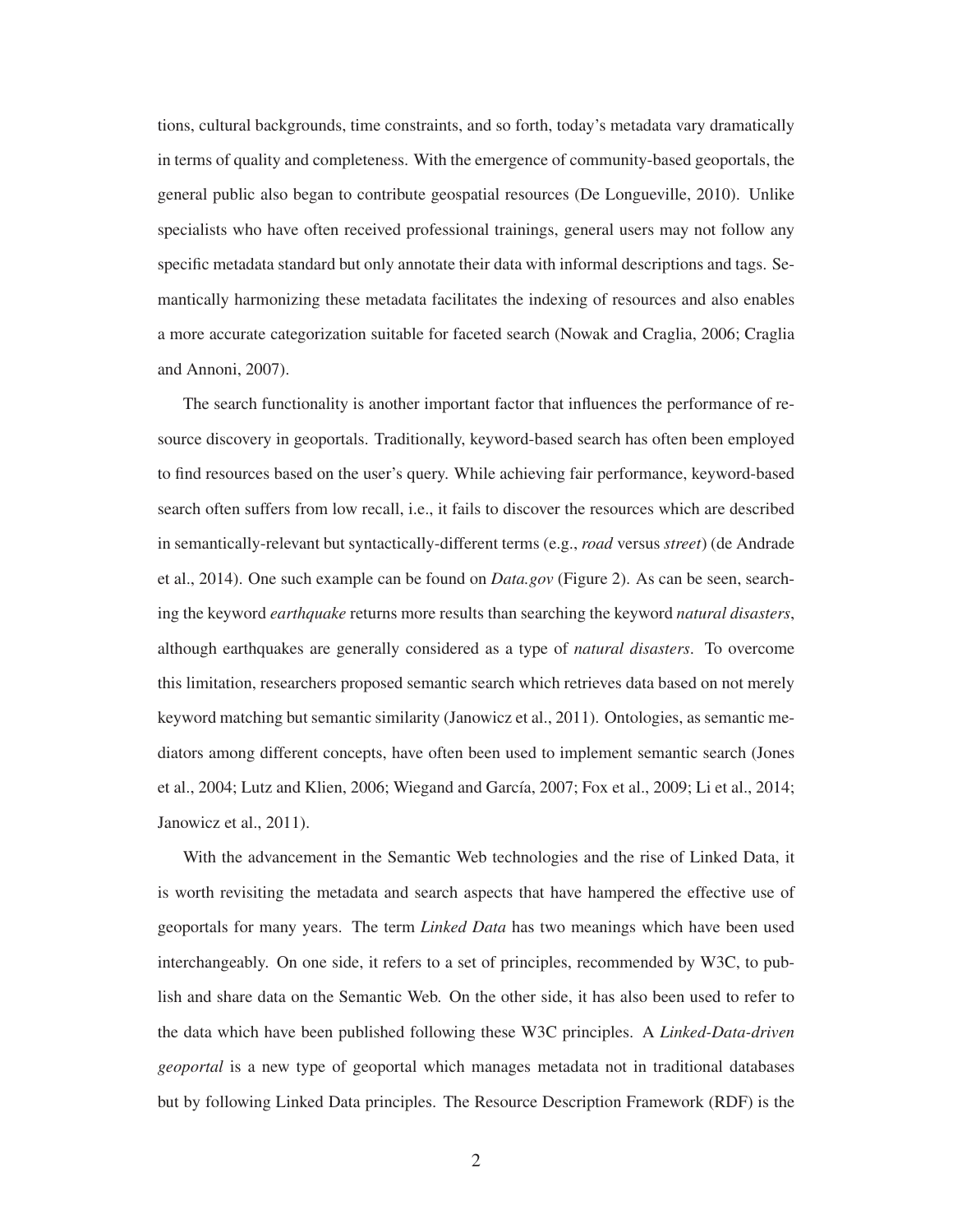| <b>BUILDATA GOV</b>                                                                                                                                                                            | this there's seat? Amulation resturates cracked                                                                                                                                                                                                                                                                                                                                                                                                                                                                                                                                                                                                                                                                                                                                                                                                                                                                                                                                                                                                                                                                                                  | <b>BILE EATA GOV</b>                                                                                                                                                                                | 2411 TUNES - BRACT ANNESSEN TENNING CONTACT                                                                                                                                                                                                                                                                                                                                                                                                                                                                                                                                                                                                                                                                                                                                                                                                                                                                                                                                                                               |
|------------------------------------------------------------------------------------------------------------------------------------------------------------------------------------------------|--------------------------------------------------------------------------------------------------------------------------------------------------------------------------------------------------------------------------------------------------------------------------------------------------------------------------------------------------------------------------------------------------------------------------------------------------------------------------------------------------------------------------------------------------------------------------------------------------------------------------------------------------------------------------------------------------------------------------------------------------------------------------------------------------------------------------------------------------------------------------------------------------------------------------------------------------------------------------------------------------------------------------------------------------------------------------------------------------------------------------------------------------|-----------------------------------------------------------------------------------------------------------------------------------------------------------------------------------------------------|---------------------------------------------------------------------------------------------------------------------------------------------------------------------------------------------------------------------------------------------------------------------------------------------------------------------------------------------------------------------------------------------------------------------------------------------------------------------------------------------------------------------------------------------------------------------------------------------------------------------------------------------------------------------------------------------------------------------------------------------------------------------------------------------------------------------------------------------------------------------------------------------------------------------------------------------------------------------------------------------------------------------------|
| <b>SKILOUNIE</b>                                                                                                                                                                               | $-1.5 - 1.0$                                                                                                                                                                                                                                                                                                                                                                                                                                                                                                                                                                                                                                                                                                                                                                                                                                                                                                                                                                                                                                                                                                                                     | <b>SWITH CATINUOUS</b>                                                                                                                                                                              | <b>M</b> riteresse<br>74411                                                                                                                                                                                                                                                                                                                                                                                                                                                                                                                                                                                                                                                                                                                                                                                                                                                                                                                                                                                               |
| $1.0 - 0.0$<br>Thermal Address of the America<br>The pre-count Page of the Ale of executives. We are weakly to candidate for a paint of<br>competitive distances<br>$-0.001$<br><b>CARD IN</b> | Grand Strings Incommon<br>THE AMERICAN PROPERTY AND RESIDENCE.<br>and a distance company of the<br><b>SHAFFAS</b><br>330 datasets found for "earthquake"<br>Estebalako Lokalda<br>Auto of No. 9. (2012) - The capacity many completely as means ago as the complete index of<br>produces about all an idea around<br>as a complete things, they deal and has the state as a<br>The property of the control of the property of<br>Brikalner, Kurl I blande Earthquake, Torollen 4, 1774), Jay 2.<br>Rodraw Claude and Claude and American and Algorithm & Commission - The End and an al-<br>Williams Hurt Faste Municipal Europe, collects No. 27 No. 24, 15, 25, 26, 27, 28, 29, 29, 29<br>Personal struggling acquired by a committee of the committee of the committee of<br><b>000 000 000 000</b><br>Alcohoring Contigrent Wolls and Spring Contificance Sphested Ave.as of CARamic<br>Tel Edit Procedure Procedures<br>an about the map of during - refeative tap latested and and and harmal total front of their institutes.<br>of Latits bally for East Auction Projection: Capacit's Magazine Strictle City Separative Automobile<br>≕ | $-22.0$<br>-<br><b>Solicited Statement</b><br>and characters the process<br>Control of the control of<br><b>PROFIT BY ENGINEER</b><br><b>SILE SCARS</b><br><b>START OF</b><br><b>Structure City</b> | <b>Sing Park is factorized construc-</b><br>$-1.1 - 1.0$<br>and trusts come deli-<br><b>Strake La</b><br><b>Discussion II</b><br>The art countries in the lot of stansals: these applications in the part for<br>168 datasets found for "natural disaster"<br>Emershirley, Televisi Fluxust Milligation Alluminis for Contentinies (childer States<br>USE absorption for the first data  This discipated countries apply to be an electronic<br>back a create strategiction of the third in an analysis and the field of<br><b>Travelli</b><br><b>COMPACT</b><br><b>Hoader Electerations (AE)R </b><br>This is trunk of April a double - This the national term that the total of Minutes denter<br>beries of lartichers risearch criticis of original and size in tight<br>₩<br>\$\$5.50. Measurer Garcianships is Garanary &<br>Perge is entitled woman or beautiful. The Figure of some injuries<br>details decrease at least to concern the section arrange and real from the second of<br><b>UREAU</b><br><b>LUS</b> |

(a) Search for "earthquake". (b) Search for "natural disaster".

Figure 2: Limitation of keyword-based search using an example from Data.gov.

standard method for such Linked-Data-driven geoportals, and the metadata, represented using RDF, are stored as nodes and links which constitute a globally interconnected data graph. Such graph-based metadata organization possesses novel features, such as better accommodation of domain-specific attributes, deductive reasoning, global identifiers, and intuitive data browsing by following typed links (Athanasis et al., 2009; Zhang et al., 2010; Zhao et al., 2014). However, such new geoportals still lack effective semantic search methods which can function on the metadata represented as RDF.

This paper addresses the two challenges discussed above, namely heterogeneous metadata caused by multiple standards as well as the lack of established semantic search in Linked-Data-driven geoportals. For the first challenge, we focus on the heterogeneous metadata topics which traditionally have to be harmonized manually. We employ a natural language processing method, namely Labeled Latent Dirichlet Allocation (LLDA), and train it using the standardized metadata from Data.gov. We then apply the learned LLDA model to the metadata from a major geoportal, i.e., Esri's ArcGIS Online, and automatically harmonize the metadata into the ISO 19115 standard based on unstructured textual descriptions. With respect to the semantic search, we construct thematic and geographic matching features from the textual descriptions, and train a regression model to rank the search results. Finally, we implement a semantics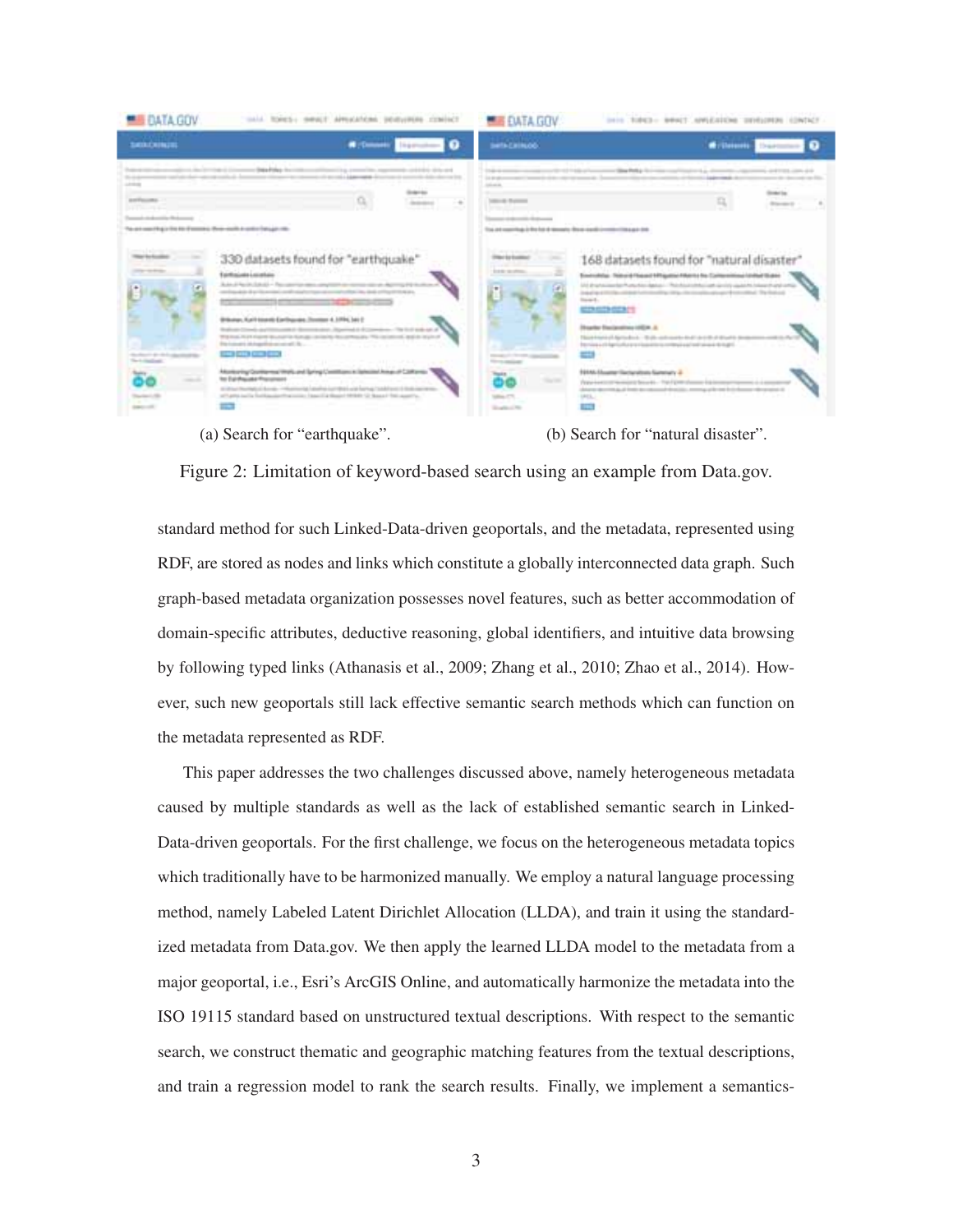enabled and Linked-Data-driven geoportal using a sample of ArcGIS Online metadata. The contributions of our research are as follows:

- We present a LLDA-based workflow to harmonize and enrich metadata. We benchmark our approach against a naive Bayesian classifier baseline.
- We develop a regression model to rank the search results based on the semanticallyexpanded input query. Such a model can be integrated into a Linked-Data-driven geoportal using a SPARQL query to support the semantic search functionality.
- We implement a prototypical geoportal using the proposed methods and a sample of metadata from Esri's ArcGIS Online.

The remainder of this paper is structured as follows. Section 2 provides a review of the related work in geoportals, metadata standards, and Linked-Data-driven portals. Section 3 describes the methods for metadata harmonization as well as semantic search. Section 4 applies the presented methods to the experimental data retrieved from Data.gov and ArcGIS Online, and evaluates their performances. Section 5 presents the prototype which has been implemented using data from ArcGIS Online. Finally, Section 6 summarizes this work and discusses future directions.

## 2 Related Work

The value of geoportals has been recognized by many governments and more than one hundred geoportals have been established during the past decade (Rose, 2004). On the global level, the GEOSS (Global Earth Observation System of Systems) portal (http://www.geoportal.org/web/guest/geo home stp) is an international effort from more than 70 countries to facilitate the integrating and sharing of diverse environmental datasets and decision support tools (Onsrud et al., 2010). On the continental level, INSPIRE (Infrastructure for Spatial Information in the European Community) (http://inspire-geoportal.ec.europa.eu/) is the largest spatial data infrastructure in Europe that manages data from the European Union (Masser, 2007). On the country level, there is Data.gov (https://www.data.gov/) which is the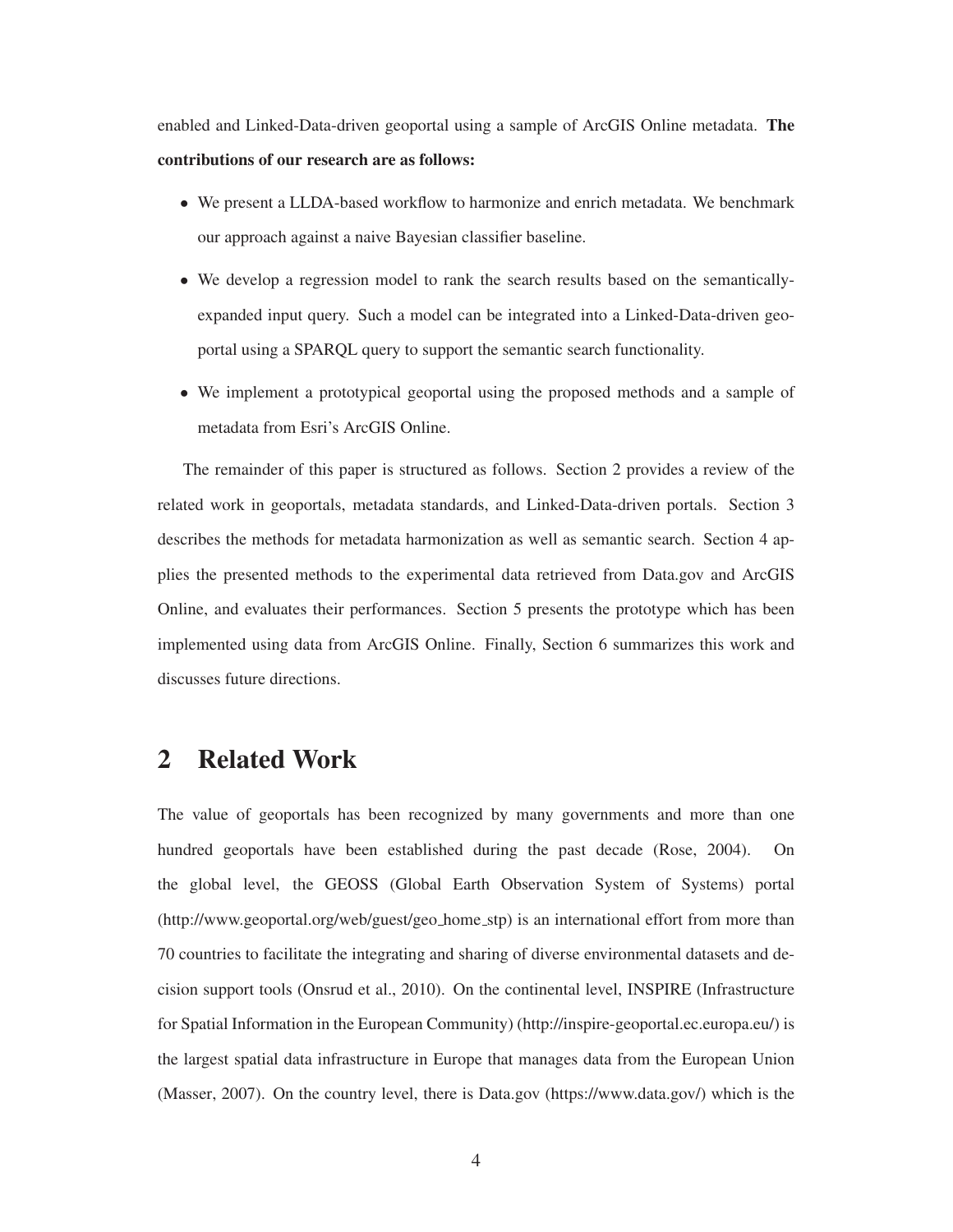nationwide portal for the U.S. that incorporates data from the previous Geospatial One-Stop (GOS) (Tait, 2005) as well as other federal agencies (e.g., NOAA and USGS), and local governments. On the state level, a variety of portals have been developed, such as the Californian geoportal (http://portal.gis.ca.gov/geoportal/catalog/main/home) and other state-level portals, which share and maintain local datasets. In addition, there are a variety of domain-specific portals, such as FEMA's geoportal for disaster response (Walker and Maidment, 2006), the South Carolina Community Assessment Network for public health (Tang and Selwood, 2005), and the Greenhouse Gas Data Portal for climate change (Lin et al., 2013).

The fast growth of SDI also witnessed the evolution of metadata standards. In the U.S., FGDC is a major organization that coordinates the implementation of metadata standards. For many years, The Content Standard for Digital Geospatial Metadata (CSDGM) has been used as the standard to organize metadata (Maguire and Longley, 2005). With the emergence of ISO 19115, FGDC begins to encourage the use of this international standard. On its official website (www.fgdc.gov), FGDC states that *"federal agencies are encouraged to transition to ISO metadata as their agencies are able to do so"* and that *" It's recognized that the transition to ISO metadata will be occurring over the next few years."* (retrieved in Jan. 2015). To facilitate metadata transition, conversion tools, such as the XML transformation from NOAA's National Coastal Data Development Center Initiatives, have been developed (Nogueras-Iso et al., 2004). These conversion tools establish mappings between the CSDGM metadata elements and the corresponding elements in ISO 19115. However, there is a mandatory element in ISO 19115, namely the topic category, which cannot be directly converted from the existing metadata (FGDC, 2006). Although it is possible to ask data providers to check their data and manually add suitable topic categories, such process is labor-intensive and time-consuming. Alternatively, semantic alignment approaches (Euzenat, 2004; Giunchiglia et al., 2007) could be employed to align the keywords or themes from the original metadata to the ISO 19115 topics. For example, Fugazza and Vaccari (2011) developed SKOSMatcher, a tool that enables domain experts to align terms in independent structured vocabularies. In the EuroGEOSS project, a semantic broker (http://www.eurogeoss-broker.eu/) was created to interlink thesauri in different languages so that multilingual queries can be supported. While good at mapping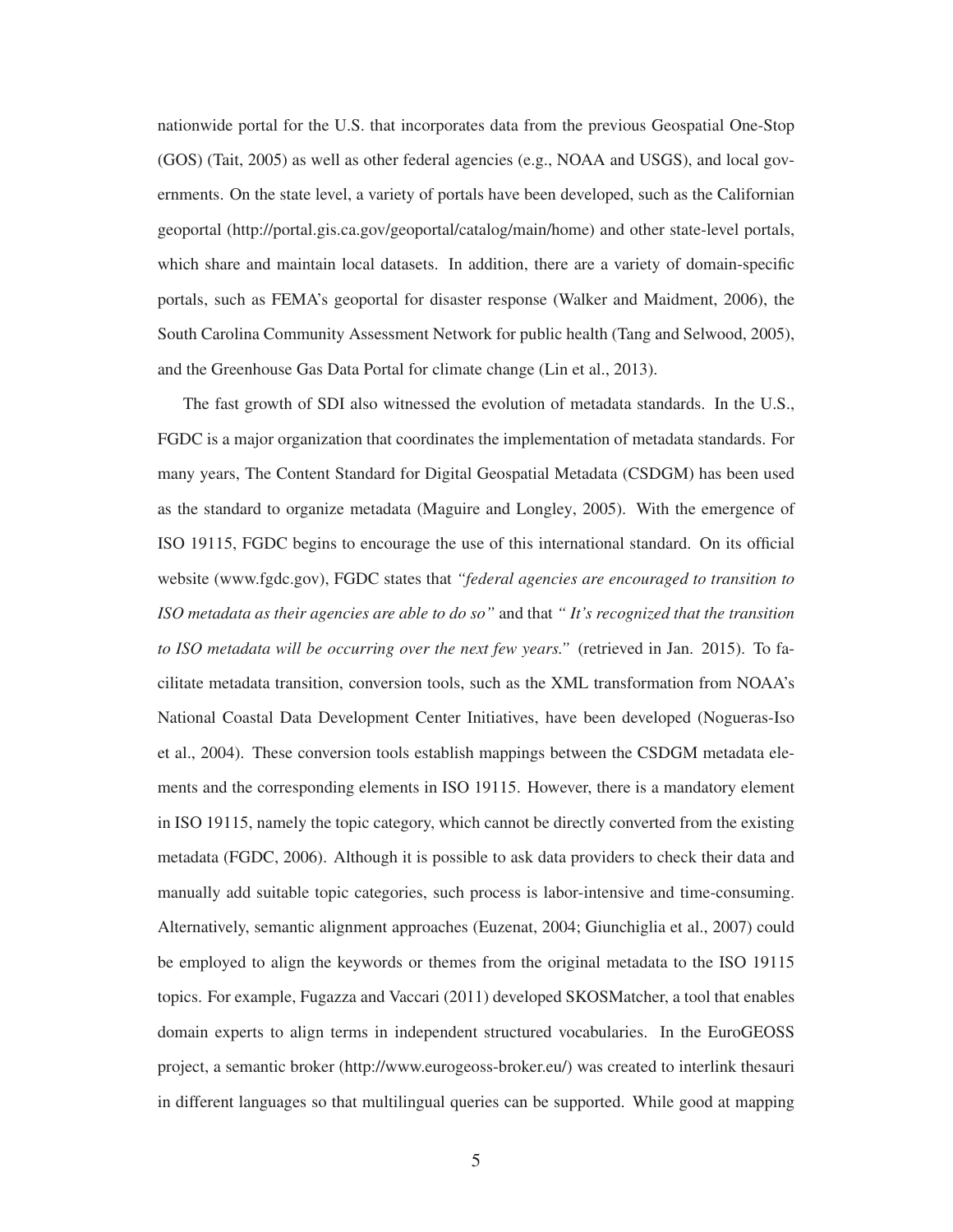controlled vocabularies, semantic alignment approaches have limited performance in handling informal or free metadata keywords that do not conform to existing formal vocabularies. This research adopts a machine learning approach to automatically enrich metadata with ISO 19115 topics. Such an approach makes use of the commonly available textual descriptions (e.g., titles and snippets) in metadata, and therefore is not restricted to controlled vocabularies. Currently, our research focuses on metadata in English.

Linked-Data-driven geoportals are a new type of portals constructed using the Semantic Web technologies and Linked Data principles. One important advantage of a Linked-Datadriven geoportal is its capability to index not only pre-defined attributes but also domainspecific information. For example, in traditional database management systems, a data provider who publishes a hurricane dataset may not be able to get the dates or strengths of the hurricanes indexed, since such information is domain-specific and does not belong to an existing metadata standard. However, Linked-Data-driven geoportals are based on the flexible use of ontologies, and therefore can address this issue by including corresponding domain-specific ontologies. Athanasis et al. (2009) developed an early example of such a Linked-Data-driven geoportal to accommodate the different attributes from multiple domains. Keßler et al. (2012) developed a Linked Data portal for the GIScience community to organize geospatial data related to researchers. In addition, a Linked-Data-driven geoportal allows users to intuitively browse data by following links between resources. Such a feature can be helpful when users are uncertain about what queries to input and would like to explore the data by "following their nose". Given metadata organized as RDF graphs, users can navigate from one resource (e.g., a map) to a related resource (e.g., a data layer used in this map). However, a semantic search functionality for the hosted RDF metadata has not been realized to date.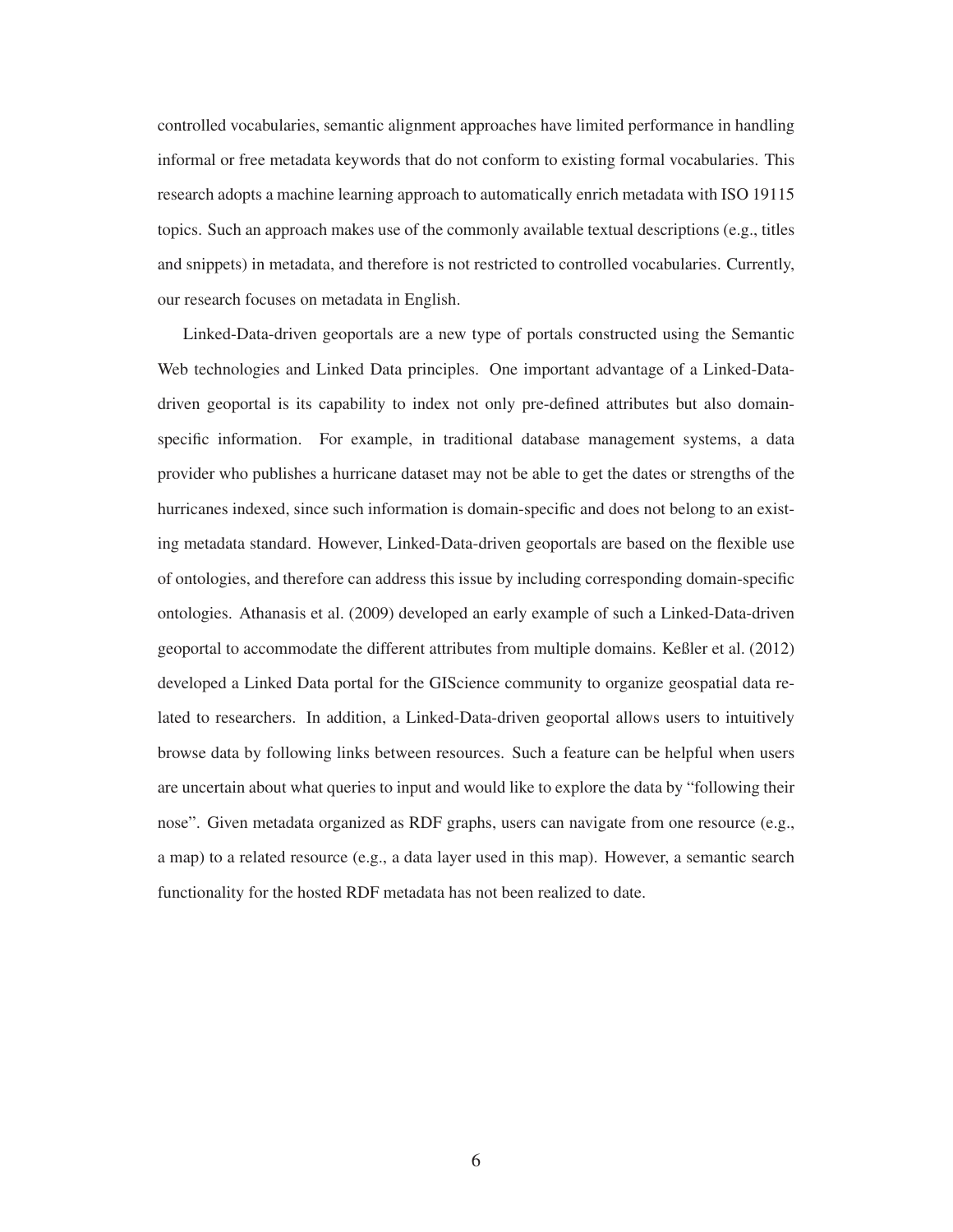# 3 Methods

### 3.1 Harmonizing Metadata Topics

One geoportal may store metadata from a wide variety of data contributers. Consequently, different metadata standards may be used (if used at all), and the metadata quality may vary. In such cases, it is important to harmonize the heterogeneous metadata. As ISO 19115 is an international standard recommended by FGDC, this work will try to harmonize heterogeneous metadata into this standard. Specifically, we will focus on assigning topic categories which are a mandatory element in ISO 19115.

We develop a machine learning based workflow for this topic categorization task. Such workflow considers this task as a multi-label classification problem, i.e., one geospatial resource can be assigned multiple topics. Such a consideration is derived from our empirical experience with geospatial datasets which usually have more than one topic. For example, a dataset about *Pollution from vehicles* can have both *environment* and *transportation* as its thematic topics. Similarly, NASA's ASTER Global Digital Elevation Map (GDEM) can be categorized under the topics of both *elevation* and *imageryBaseMapsEarthCover* using ISO 19115. We formalize the topic categorization problem as below:

PROBLEM: *Given a metadata record* m*, its textual description* d*, and a set of topics*  $T: \{t_1, t_2, ..., t_n\}$ , assign a subset of topics  $T'$  to  $m$  so that each topic  $t_i$  in  $T'$  has a rel*evance score*  $s_i$  *based on d that is larger than a threshold*  $\tau$ *.* 

For each metadata record  $m$ , its textual description  $d$  is the major data used by our workflow to decide which topics to assign. Such a design can enhance the generalizability of the developed workflow, since textual descriptions can be commonly found in metadata in the form of titles and short descriptions (often referred to as *snippets*). The raw textual descriptions will go through a sequence of natural language processing steps, including removing punctuations and stop words, checking case consistency, and stemming words. The processed results are used as input features for the learning model.

The relevance score  $s_i$  between the description d and a topic  $t_i$  needs to be calculated using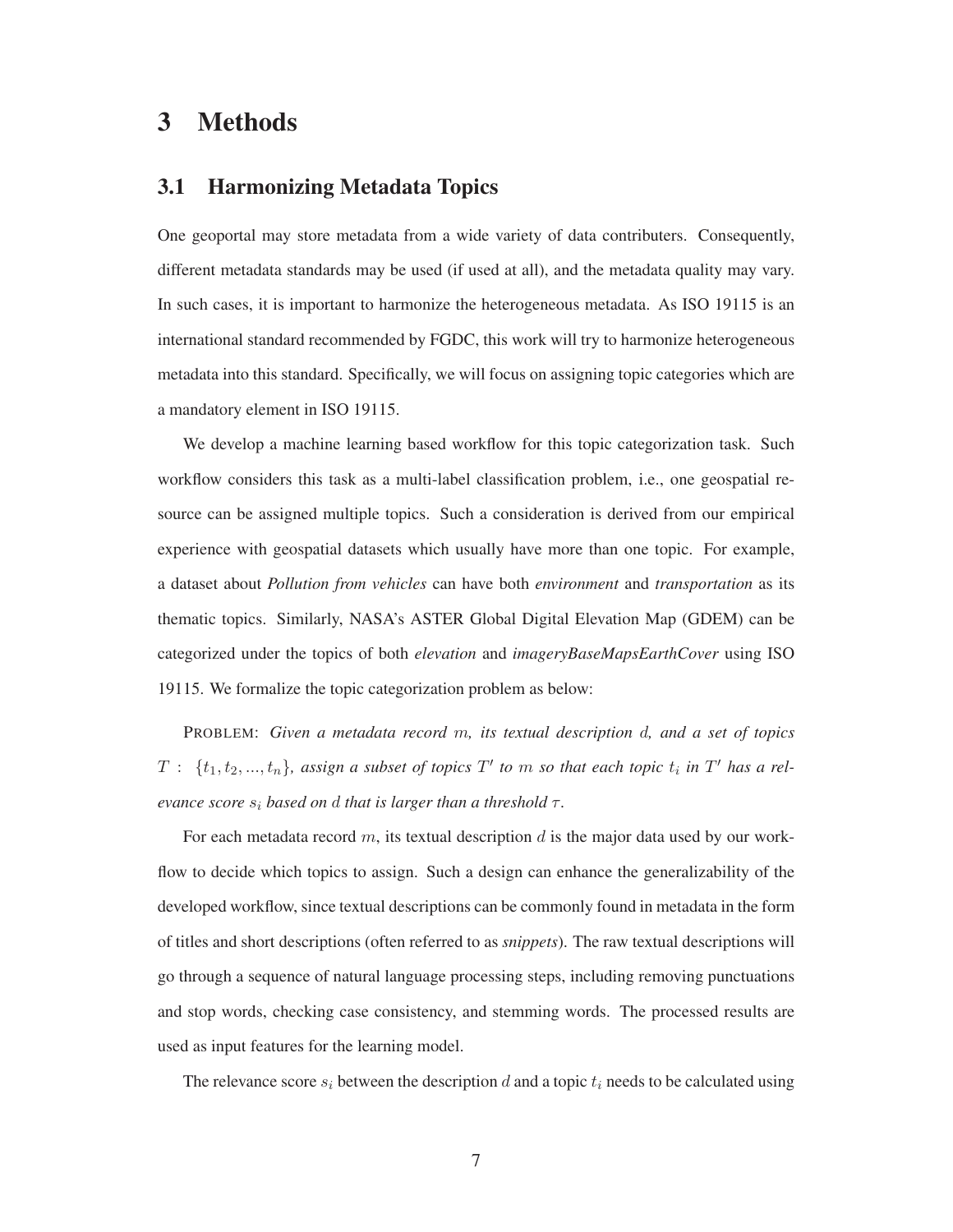a selected model. The model needs to be first tuned using training data, and can then be applied to the unseen data. Depending on the specific problems, different training datasets should be selected. For example, if the goal is to harmonize metadata topics following the standard of ISO 19115, then metadata which are constructed in ISO 19115 need to be used as the training data. On the other hand, if the goal is to harmonize the metadata into another standard, a different set of training data in that standard should be used. As we are handling a text-based classification problem, a common approach is to use naive Bayesian models. However, we utilize LLDA in this work, and will explain the reasons in the following paragraphs. Figure 3 provides an overview of the workflow using an example of the ISO 19115 standard.



Figure 3: An overview of the metadata harmonization workflow using an example of the ISO 19115 standard.

Naive Bayesian models are a common approach for text-based classification. It considers each textual description as a *bag of words*, and estimates the probability that a textual description belongs to a category by multiplying the word-based posterior probabilities (Equation 1);

$$
P(t_i|d) \propto \prod_{j=1}^{N} P(w_j|t_i) \times P(t_i)
$$
 (1)

where  $P(t_i|d)$  is the posterior probability that a given textual description d belongs to the topic  $t_i$ ;  $P(t_i)$  is the prior probability of topic  $t_i$  in the training dataset, and  $P(w_j | t_i)$  is the posterior probability that given the topic  $t_i$ , word  $w_j$  will appear in the textual description.

While naive Bayesian models have been successfully used in many existing text-based classification problems (Rennie, 2001; Sebastiani, 2002), they have several limitations when applied to harmonizing metadata topics in this work. First, naive Bayesian models are not suitable for multi-label classification. While they can be used to generate multiple topics,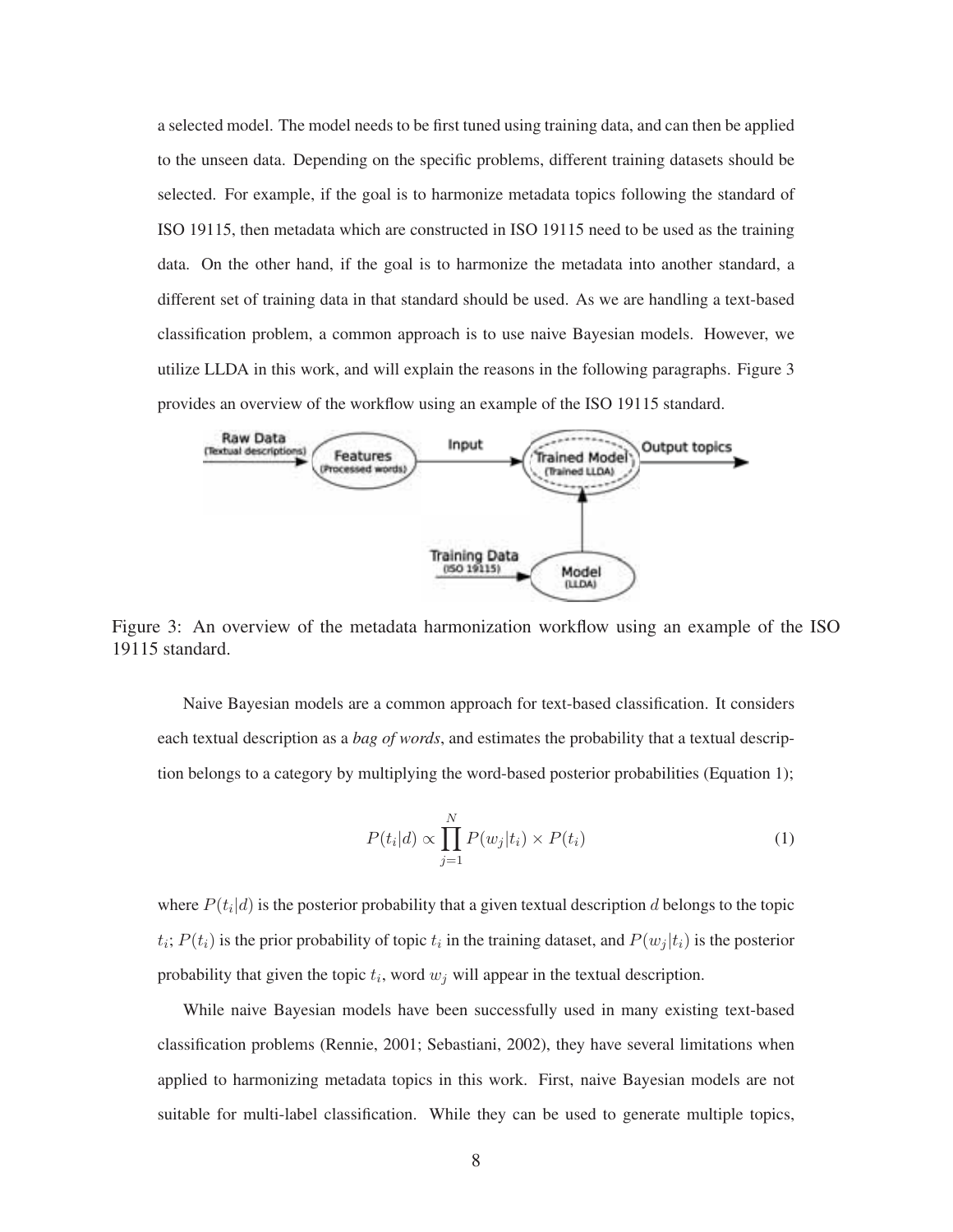naive Bayesian models assume that each textual description is associated with only a single topic when calculating the posterior probability (see equation 1). This assumption undermines the capability of naive Bayesian models in modeling the textual descriptions of geospatial resources, which are often associated with multiple topics. Secondly, naive Bayesian models use the empirical prior probabilities estimated from the training data as the prior probability for unseen data. This is often not the case for the metadata harmonization problem, since the data to be harmonized may come from geoportals that have different percentages of topics compared with the training dataset. Finally, naive Bayesian models consider each single word as an input feature, and can lead to overfitting for long textual descriptions. In equation 1, N represents the number of words in a textual description, and the value of  $N$  can vary significantly for different descriptions, thereby affecting the classification result.

Labeled Latent Dirichlet Allocation (LLDA) is a probabilistic graphical method which models the process for generating a textual document involving one or multiple topics (Ramage et al., 2009). LLDA is developed based on the traditional unsupervised Latent Dirichlet Allocation (LDA) model (Blei et al., 2003), but introduces a supervised component. Like LDA, LLDA models a document (a textual description in our case) as a mixture of topics, and each of these topics has a learned probabilistic distribution over a vocabulary from the training dataset. Unlike LDA, LLDA constrains the learned topics to be those observed in the training dataset, instead of using a group of words to represent each topic like LDA does. This design overcomes the limitation of LDA in which some learned topics are difficult to interpret. Figure 4 shows a graphic representation of this probabilistic model.



Figure 4: Graphic representation of the LLDA model: both the topic set **Λ** and the prior probabilities derived from  $\alpha$  influence the topic mixture  $\theta$  (Ramage et al., 2009)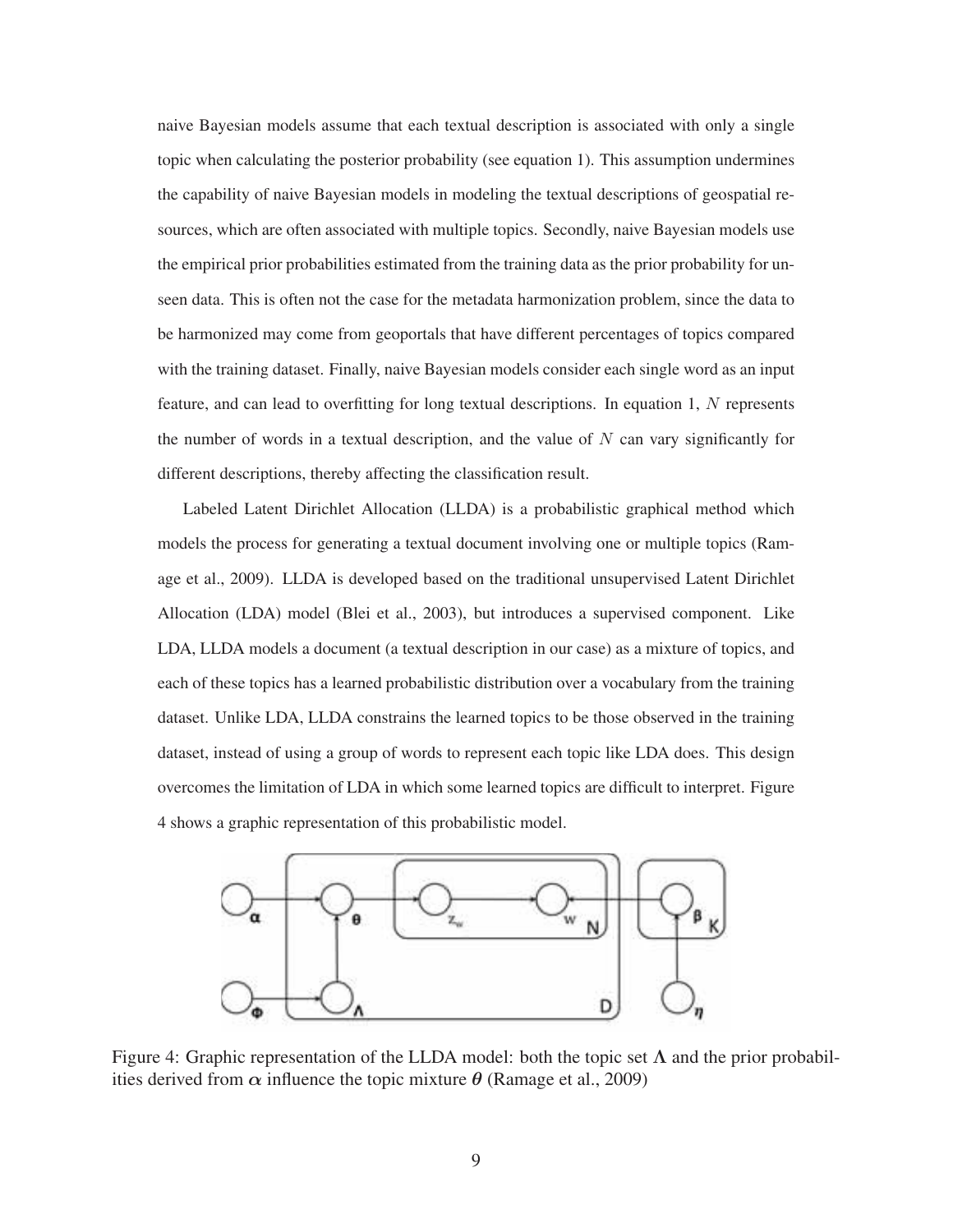In Figure 4,  $D$  represents a set of documents, and we use  $d$  to represent a single document in D. K is a set of topics in the training data, and in the example of ISO 19115 standard,  $K$ contains 19 topics, such as *farming*, *biota*, *elevation*, and so forth. N represents a set of words in document d.  $\Phi$  is a vector of parameters for the Bernoulli distribution which generates  $\Lambda$ .  $\Lambda$  is a topic presence indicator  $\{l_1, l_2, ..., l_K\}$ , where  $l_k \in \{0, 1\}$  (1 indicates the presence of a topic and 0 otherwise).  $\alpha$  is a vector of parameters for a Dirichlet distribution which contributes to the prior probabilities of topic mixture  $\theta$ .  $\eta$  is a vector of parameters for another Dirichlet distribution which generates *β* for each topic k. *β* represents the prior probabilities for each word in the vocabulary that belongs to the topic k.  $z_w$  is a generated topic from  $\theta$ , and it contributes to the generation of the word w. The parameters  $\alpha$ ,  $\Phi$ , and  $\eta$  are learned from the training dataset, and the trained LLDA model can then be applied to the unseen data. For more details on LLDA, please refer to Ramage et al. (2009).

For the problem of harmonizing metadata topics, LLDA overcomes the limitations of naive Bayesian models. First, LLDA models a textual description as a mixture of topics, and multiple topics have been taken into account simultaneously. Such a modeling process fits the problem of multi-label classification. Meanwhile, LLDA possesses a higher generalizability on unseen data. This is because the prior probabilities of topics are modeled as random variables following Dirichlet distribution, instead of as single values purely based on the frequency of training data (like naive Bayesian models do). Finally, LLDA makes use of dimensionality reduction to combine word-based features into a fixed set of new features, and avoids the issue of overfitting for long textual descriptions. In addition, the dimensionality reduction based on linear combination of words can also capture some degree of synonymy and polysemy (Blei et al., 2003).

#### 3.2 Semantic Search for RDF Metadata

This section presents the semantic search method we have developed for Linked-Data-driven geoportals in which metadata are represented as RDF. Specifically, we adopt a free-text-style search which allows users to input any textual query instead of restricting the input terms to certain vocabularies. Also, we enable users to perform geospatial queries using place names.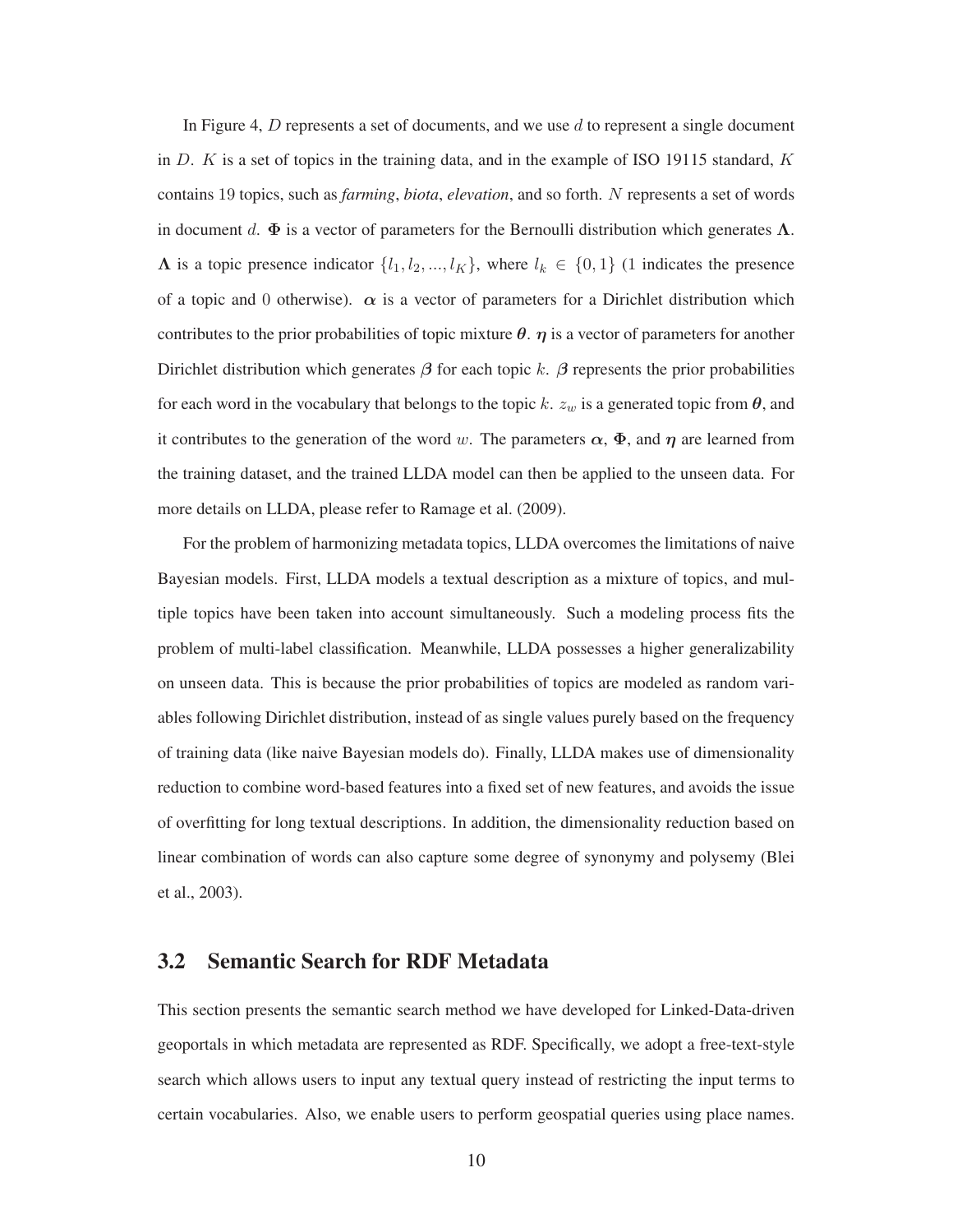Such a design can be helpful when the users know the name of the target place but are unfamiliar with its location or boundary.

#### 3.2.1 Metadata Enrichment

As our goal is to build a free-text-style search, the textual descriptions in metadata can be useful sources against which the text-based query can be semantically compared. The descriptions in the original metadata often contain information that cannot be directly used for search, such as punctuations and stop words. Thus, our first step is to extract meaningful information from the descriptions, and insert the extracted result as RDF triples back into the metadata. By manually examining a sample of metadata from Data.gov, we found that thematic concepts (e.g., *population* and *earthquake*) and geographic names (e.g., *California* and *Utah*) in textual descriptions can often represent the major content of the corresponding geospatial resources. Based on this observation, we take a named entity recognition (NER) approach to enrich metadata.

NER requires a background knowledge base against which the concepts and entities can be extracted. We employ DBpedia as our knowledge base, which is a Semantic Web version of Wikipedia and which contains the entities and concepts in Wikipedia articles (Auer et al., 2007; Lehmann et al., 2014). A two-stage procedure has been used for the NER process: spotting and disambiguating. In the spotting stage, terms which can be used to represent concepts and geographic names are identified from the textual descriptions. These terms are obtained from three sources of DBpedia: article titles, redirect pages, and disambiguation pages. In the disambiguating stage, the identified terms are disambiguated based on the surrounding context words using a vector space model and cosine similarity measurement. More details about this two-stage procedure have been discussed in previous studies (Mendes et al., 2011; Hu et al., 2014).

In many existing geoportals, such as Data.gov, INSPIRE, and Esri's ArcGIS Online, there are often two types of textual descriptions, namely titles and snippets. Titles usually provide more concise and meaningful information than the snippets. Therefore, we differentiate the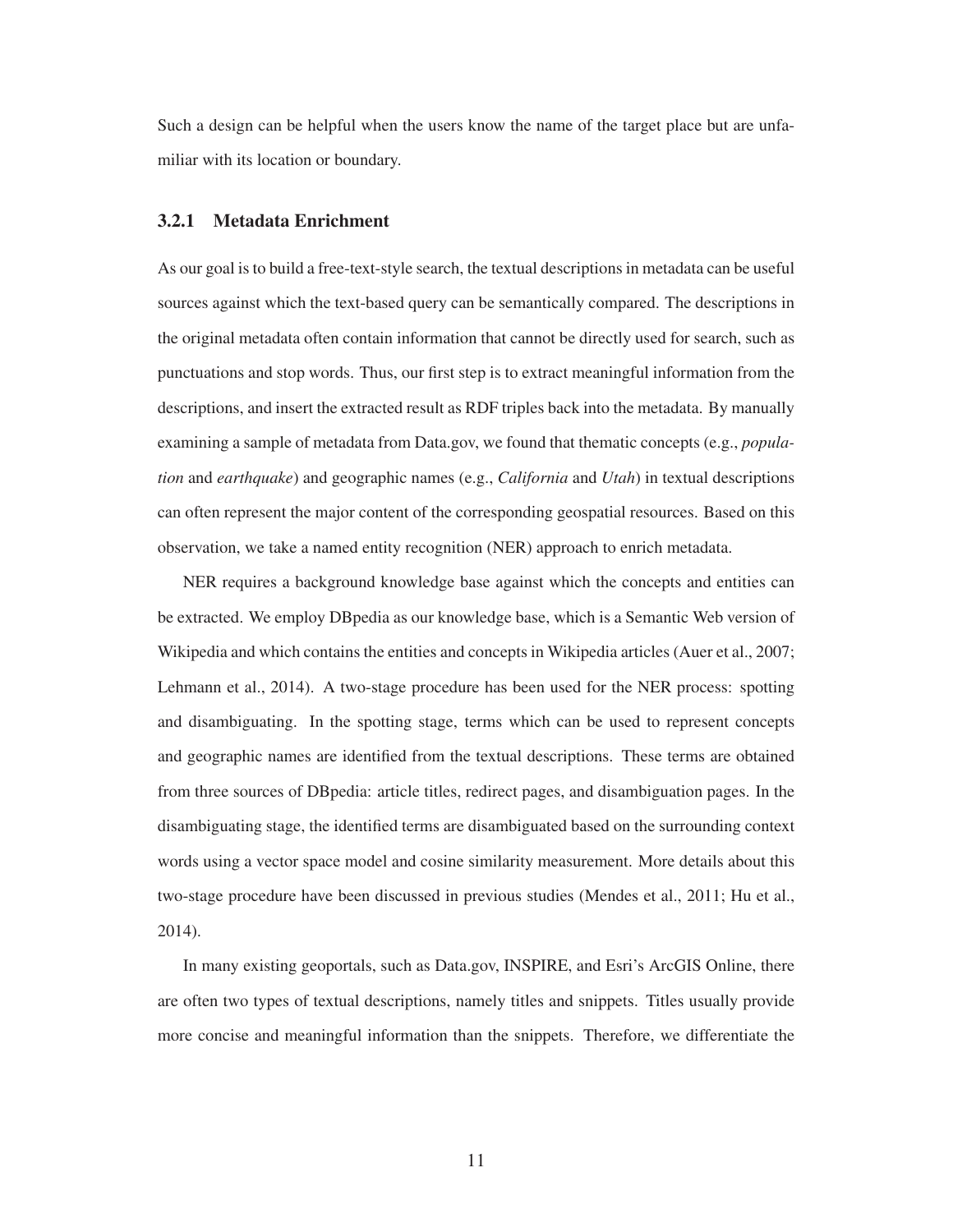concepts extracted from titles and snippets using four vectors as below:

$$
[\mathbf{T}_t, \mathbf{T}_g, \mathbf{S}_t, \mathbf{S}_g]
$$
 (2)

where  $\mathbf{T}_t$  is a vector that contains the thematic concepts extracted from the title, and  $\mathbf{T}_q$  represents the geographic names from the title;  $S_t$  and  $S_q$  are the other two vectors representing the concepts and geographic names extracted from the snippet. The four vectors are then inserted back into the RDF metadata using the SPARQL statement as below.

```
INSERT data {
 :exampleResource :hasTitleThematicTerm :titleThematicTerm .
:exampleResource :hasTitleGeoTerm :titleGeoTerm .
 :exampleResource :hasSnippetThematicTerm :snippetThematicTerm .
 :exampleResource :hasSnippetGeoTerm :snippetGeoTerm . }
```
Listing 1: SPARQL statement for inserting thematic concepts and geographic names into the metadata.

#### 3.2.2 Query Expansion

With the enriched metadata, our second step for semantic search is to expand the user's input query to help discover relevant resources. Existing studies suggest that thematic concepts and geographic names should be expanded differently (Jones et al., 2001; Fu et al., 2005; Li et al., 2011). For thematic concepts, the expansion should focus on including syntactically-different but semantically-similar words. For geographic names, the expansion needs to consider the place relevance and hierarchies.

Ontologies, such as SWEET (Semantic Web for Earth and Environmental Terminology), have often been used to expand thematic concepts in geoportals (Lutz and Klien, 2006; Li et al., 2011; de Andrade et al., 2014). However, such an approach also restricts the terms that can be used in the input queries, and therefore does not meet our goal of designing a free-textstyle search. The latent semantic analysis (LSA) can discover hidden relations between terms using a smoothing window and a mathematical method called singular value decomposition (SVD) (Landauer et al., 1998). By analyzing a large amount of text, LSA can find semantically related words for almost any given term. In a recent work, Han et al. (2013) trained a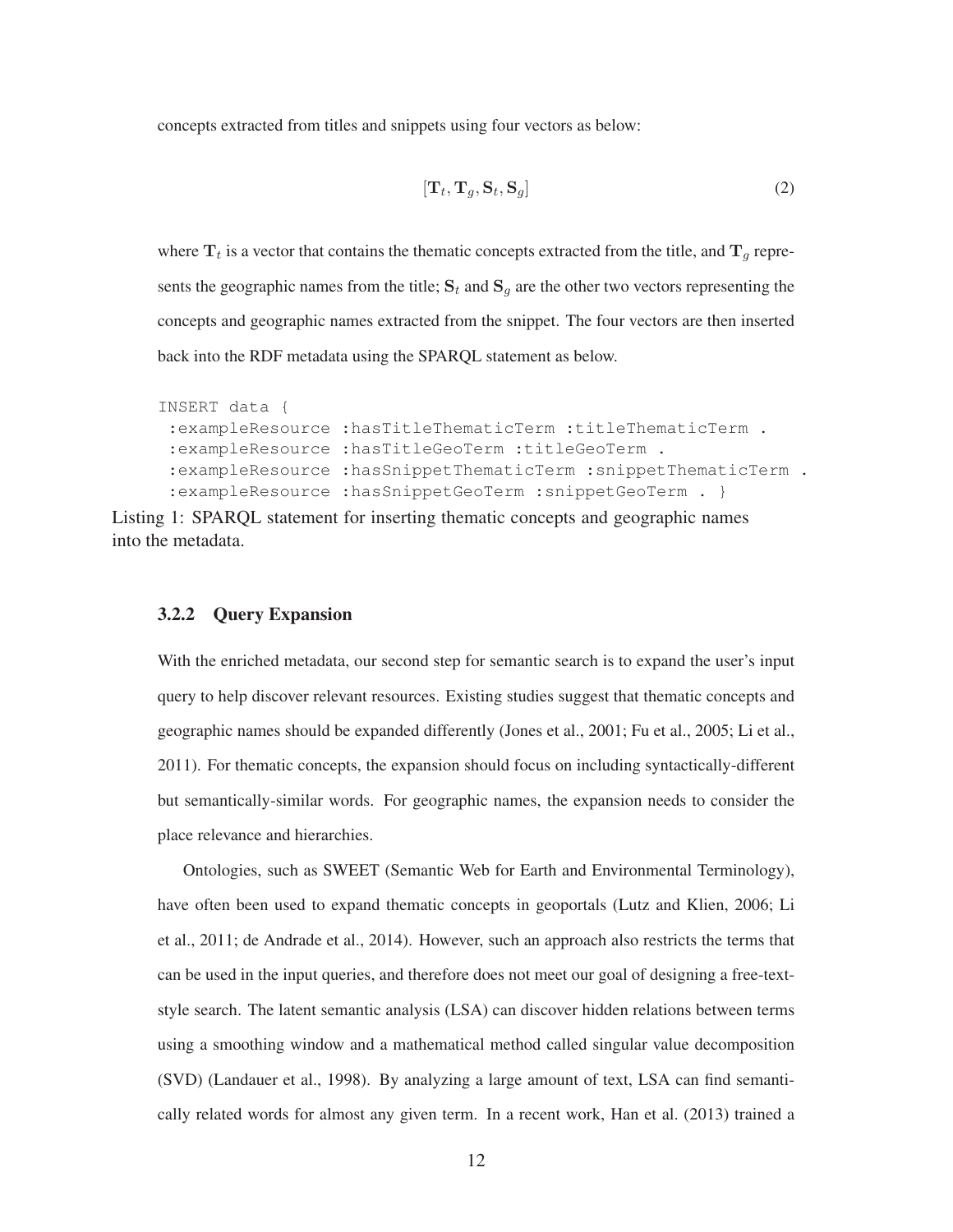LSA model based on the content from 100 million web pages. Instead of repeating existing work, we embed their trained LSA model into our system, and use this model to expand thematic concepts. For geographic names, existing gazetteers usually contain useful information about the relevance and hierarchy of places. For fast implementation, we make use of the Geonames gazetteer service (http://api.geonames.org), which contains a rich amount of data about geographic places. Figure 5 illustrates the process of query expansion using an example query of *natural disasters in Utah*. It is worth noting that thematic concepts and geographic names are first extracted from the input query, and are then expanded. The concept extraction is conducted using the same two-stage procedure employed in the metadata enrichment.



Figure 5: The query expansion process using an example query of *natural disasters in Utah*.

#### 3.2.3 Result Ranking

With enriched metadata and the expanded query, our third step is to quantify the relevance between geospatial resources and the input query, and to rank the result based on the calculated relevance values. As represented in equation 2, the textual descriptions in each metadata record have been represented as four vectors representing the thematic and geographic concepts extracted from the title and the snippet respectively. Meanwhile, since the input query has been expanded to include similar terms, we also differentiate *exact match* from *similar match*. *Exact match* means the vectors contain a term which is exactly the same as the original input query, whereas *similar match* indicates that the vectors contain a term which is not in the original query but is added in the query expansion process. As each of the four vectors can contain both *exact match* and *similar match*, we generate 8 matching scores as below.

In addition to the 8 matching scores, we also introduce an interaction variable, called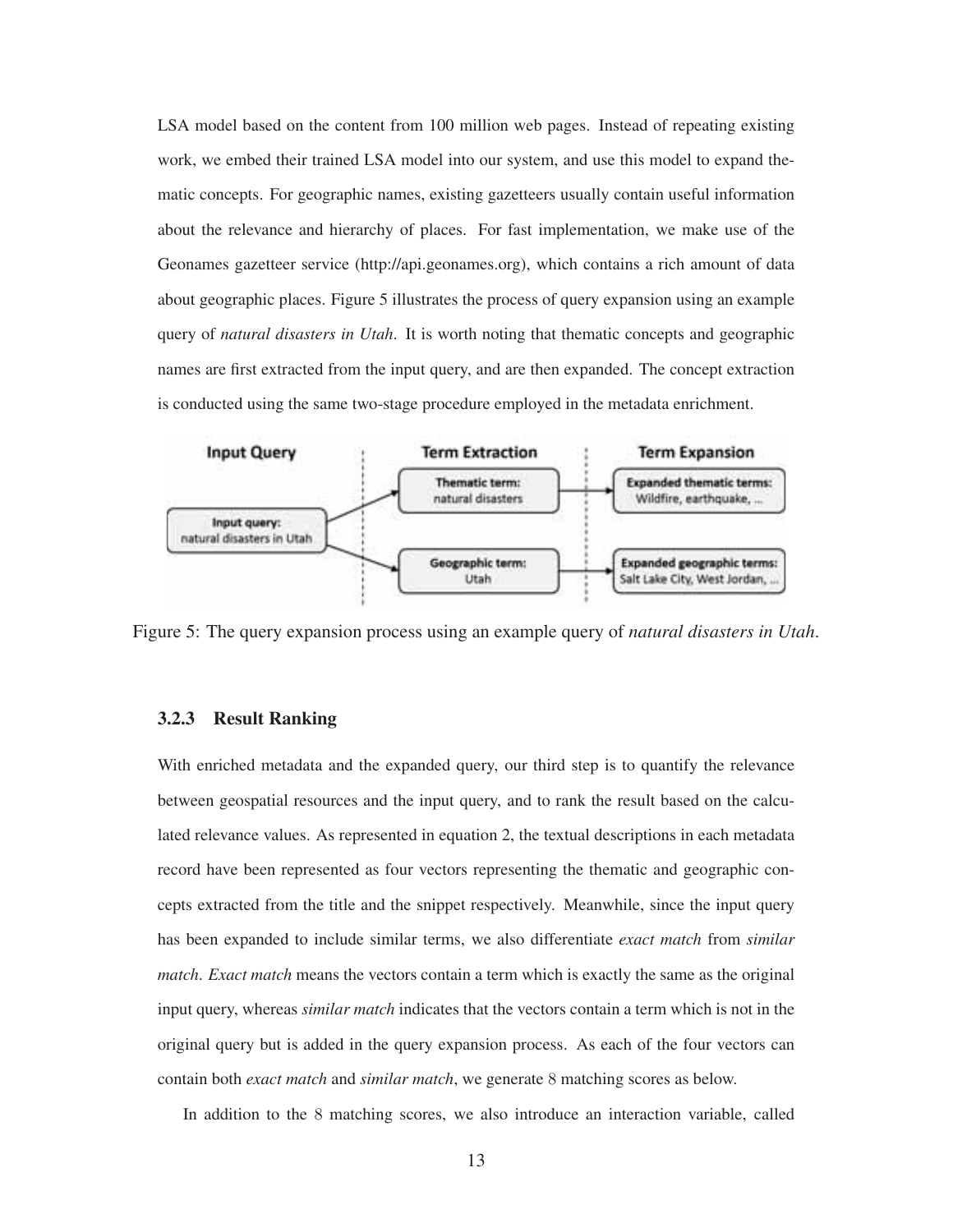| Title Thematic Exact match (TTE)     | Title Thematic Similar match (TTS)     |  |
|--------------------------------------|----------------------------------------|--|
| Title Geographic Exact match (TGE)   | Title Geographic Similar match (TGS)   |  |
| Snippet Thematic Exact match (STE)   | Snippet Thematic Similar match (STS)   |  |
| Snippet Geographic Exact match (SGE) | Snippet Geographic Similar match (SGS) |  |

Table 1: Matching features constructed for ranking.

*Thematic-Geo Interaction* (TGI), which has been defined in equation 3.

$$
TGI = (TTE + TTS + STE + STS) \times (TGE + TGS + SGE + SGS)
$$
 (3)

As can be seen, TGI is the multiplication between the sum of thematic matching scores and the sum of geographic matching scores. The rationale for introducing this interaction variable is that a good search result on geospatial resources often needs to have both thematic and geographic matches. Consider a user input query *Drugs and Crime in California*. A map that has very high thematic matching score but is about *Drugs and Crime in Spain* (thus 0 geographic matching score) may not necessarily be of interest to the user. On the contrary, a map that has low scores in both thematic and geographic matching, e.g., *Robberies in Los Angeles*, may be considered as a good match by the user. Thus, neither the thematic nor the geographic scores have fixed influence towards the relevance value; instead the influence of one type of scores depends on the existence of the other type, and the TGI variable, as denoted by its name, captures this interaction. In fact, we will test the value of the interaction variable in the evaluation experiment.

Based on the 9 scores, a simple regression model has been developed to quantify the relevance between an input query and a candidate resource. (see equation 4).

$$
R(q,m) = \lambda_1 TTE + \lambda_2 TTS + \lambda_3 TGE + \lambda_4 TGS +
$$
  

$$
\lambda_5 STE + \lambda_6 STS + \lambda_7 SGE + \lambda_8 SGS + \lambda_9 TGI
$$
 (4)

where  $R(q, m)$  represents the relevance between the query q and the metadata record m.  $\lambda_1, \lambda_2, ..., \lambda_9$  are weights for the matching scores, and we will show how to estimate these parameters in the evaluation experiments. Please note that we have designed this regression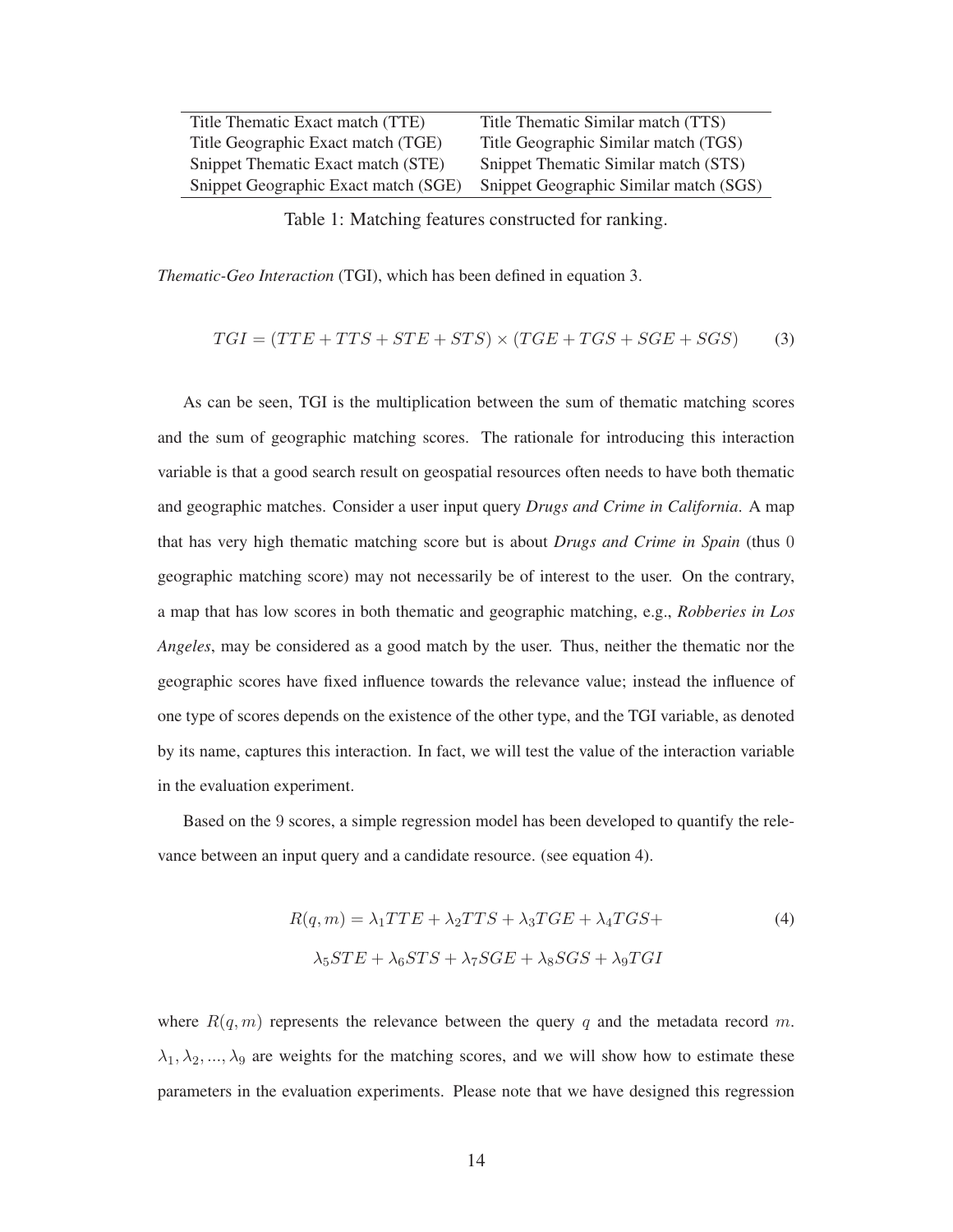model as not having an intercept, since the relevance score should be 0 when no match exists. Thus, we force the regression line to pass through the origin, and make the intercept on the  $y$ axis as 0.

The presented regression model can be integrated into a Linked-Data-driven geoportal using one SPARQL query. Such a SPARQL query is formalized as below:

```
SELECT ?item (COUNT(?titleThematicExact) AS ?TTE
(COUNT(?titleThematicSimilar) AS ?TTS)
(COUNT(?titleGeoExact) as ?TGE)
(COUNT(?titleGeoSimilar) as ?TGS)
(COUNT(?snipThematicExact) as ?STE)
(COUNT(?snipThematicSimilar) as ?STS)
(COUNT(?snipGeoExact) as ?SGE)
(COUNT(?snipGeoSimilar) as ?SGS)
(((?TTE+?TTS+?STE+?STS)*(?TGE+?TGS+?SGE+?SGS)) as ?TGI)
(( \lambda_1*?TTE + \lambda_2*?TTS + \lambda_3*?TGE + \lambda_4*?TGS + \lambda_5*?STE + \lambda_6*?STS +
\lambda_7*?SGE + \lambda_8*?SGS + \lambda_9*?TGI) as ?ranking)
WHERE {
  OPTIONAL {
   ?item :hasTitleThematicTerm ?titleThematicExact .
   FILTER ( ?titleThematicKey = :exactThematicTerm ) }
  OPTIONAL {
   ?item :hasTitleThematicTerm ?titleThematicSimilar .
   FILTER ( ?titleThematicSimilar = :expandedThematicTerm ) }
  OPTIONAL {
   ?item :hasTitleGeoTerm ?titleGeoExact .
   FILTER ( ?titleGeoExact = :exactGeoTerm ) }
  OPTIONAL {
   ?item :hasTitleGeoTerm ?titleGeoSimilar .
   FILTER ( ?titleGeoSimilar = :expandedGeoTerm ) }
  OPTIONAL {
   ?item :hasSnippetThematicTerm ?snipThematicExact .
   FILTER ( ?snipThematicExact = :exactThematicTerm ) }
  OPTIONAL {
   ?item :hasSnippetThematicTerm ?snipThematicSimilar .
   FILTER ( ?snipThematicSimilar = :expandedThematicTerm ) }
  OPTIONAL {
   ?item :hasSnippetGeoTerm ?snipGeoExact .
   FILTER ( ?snipGeoExact = :exactGeoTerm ) }
  OPTIONAL {
   ?item :hasSnippetGeoTerm ?snipGeoSimilar .
   FILTER ( ?snipGeoSimilar = :expandedGeoTerm ) }
```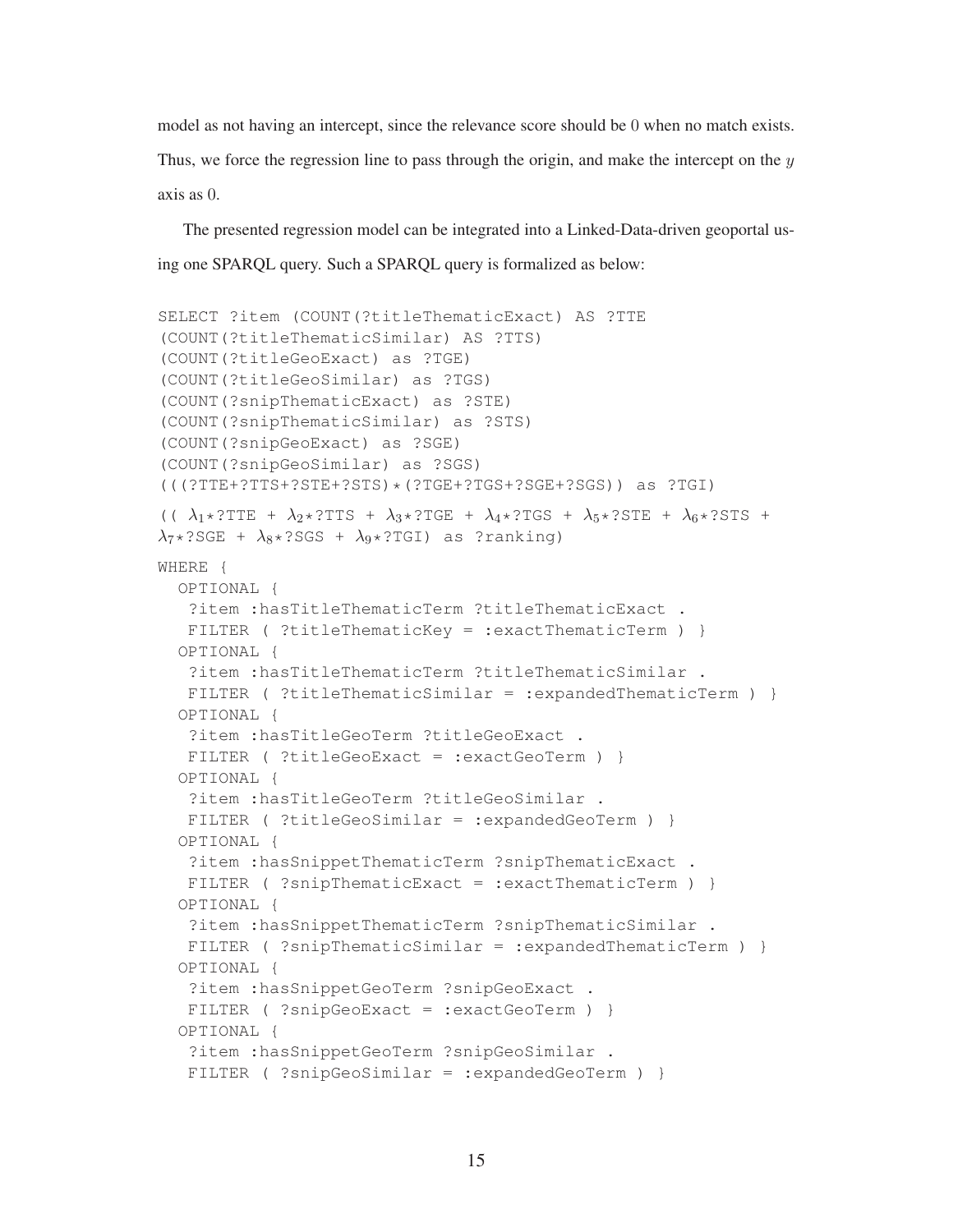} GROUP BY ?item ORDER BY Desc(?ranking) LIMIT 1000 Listing 2: SPARQL query for calculating the relevance scores and ranking the result based on the regression model.

### 4 Evaluation Experiments

#### 4.1 Experimental Data

The experimental data are retrieved from two geoportals: Data.gov and ArcGIS Online. Data.gov maintains a catalog service which provides metadata constructed using the standard of ISO 19115. In total, we retrieved 26, 917 metadata records from Data.gov. ArcGIS Online is a community-based geoportal which contains resources not only from federal agencies but also contributed by the general public. The metadata from ArcGIS Online have varied qualities: they do not conform to existing ISO or FGDC standards, most records are not annotated using controlled vocabularies, and some attribute values are even missing. In total, 10, 201 metadata records have been retrieved from ArcGIS Online.

The overall experimental procedure is as follows: (1) we use the metadata from Data.gov to train our LLDA model, and evaluate its performance by comparing it with a naive Bayesian model; (2) we apply the trained LLDA to the unstandardized ArcGIS Online data to automatically assign ISO 19115 topics, and we implement the semantic search using the proposed methods; (3) we tune the weights of the presented regression model using human participants experiment, and evaluate the quality of the search results.

#### 4.2 Evaluation for Metadata Topic Harmonization

The data from Data.gov contain the ISO 19115 topics assigned by data providers, and therefore have been considered as the ground truth in this experiment. In order to compare the performances of the LLDA and the naive Bayesian model, we train and test both models using the same Data.gov dataset. The ten-fold cross validation has been employed for this evaluation. Such a method divides the data into 10 folds, and iteratively trains and tests the model; in each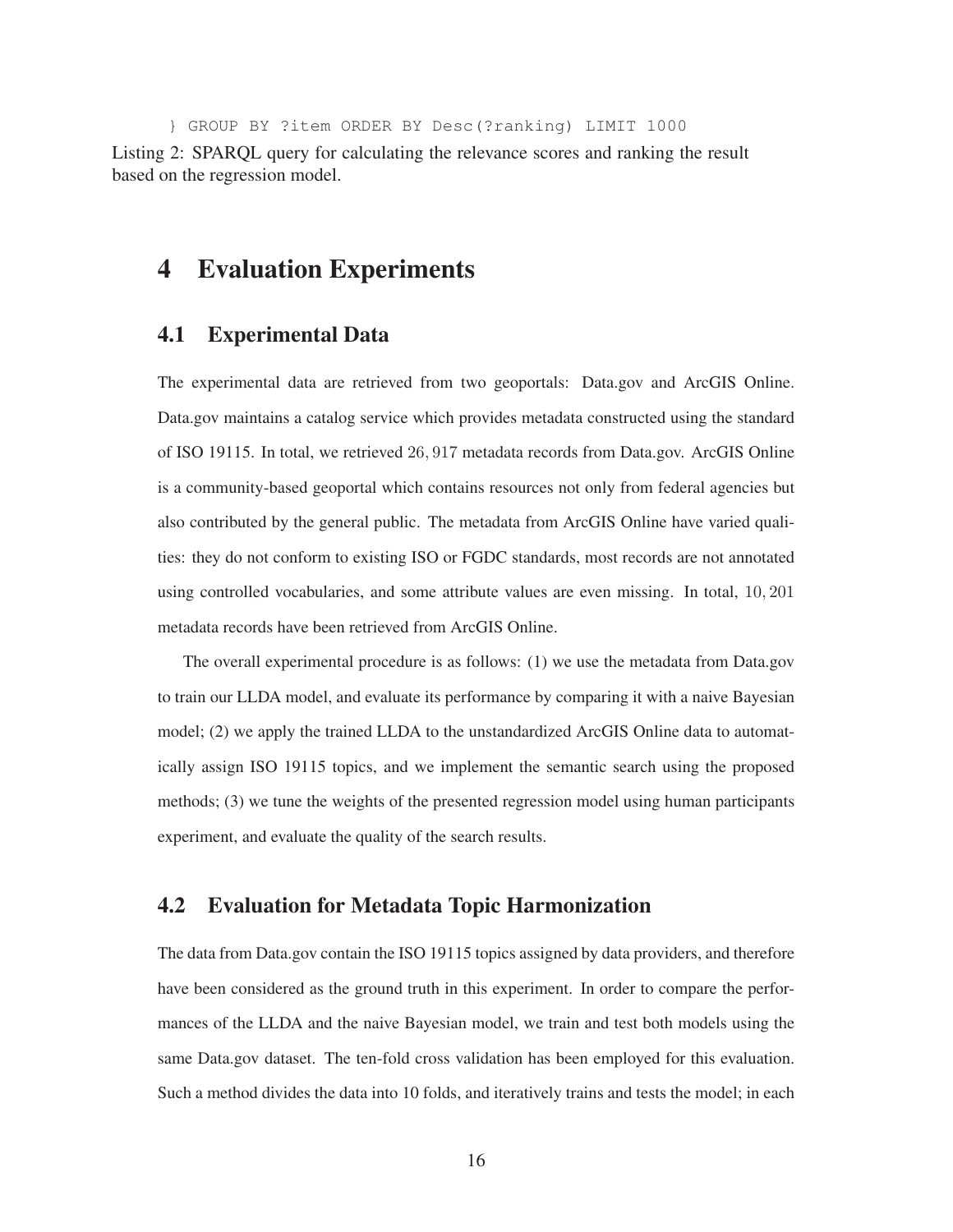iteration, it uses 9 folds of data for training and the rest 1 fold for testing; finally, the performances in all the iterations are summarized to provide an overall score of the model (Flach, 2012). To quantify the performance, we employ two metrics that have been commonly used in information retrieval, namely precision and recall, which have been defined in equation 5 and 6. We then calculate the precisions and recalls for both the LLDA and the naive Bayesian model, and plot out the result in Figure 6.

$$
precision = \frac{retrieved\ relevant}{all\ retrieval}
$$
\n(5)

$$
recall = \frac{retrieved\ relevant}{all\ relevant} \tag{6}
$$



Figure 6: The precision-recall plot of the LLDA model compared with the naive Bayesian model; the red solid curve represents the result from the LLDA; the blue dotted curve represents the result from the naive Bayesian model.

Precision and recall are a trade off: a high precision often comes with low recall and vice versa. However, as can be seen in Figure 6, at any given point of recall, LLDA shows a higher precision than the naive Bayesian model, demonstrating a generally better performance. When the trained LLDA model is put into use, choosing a high precision with low recall indicates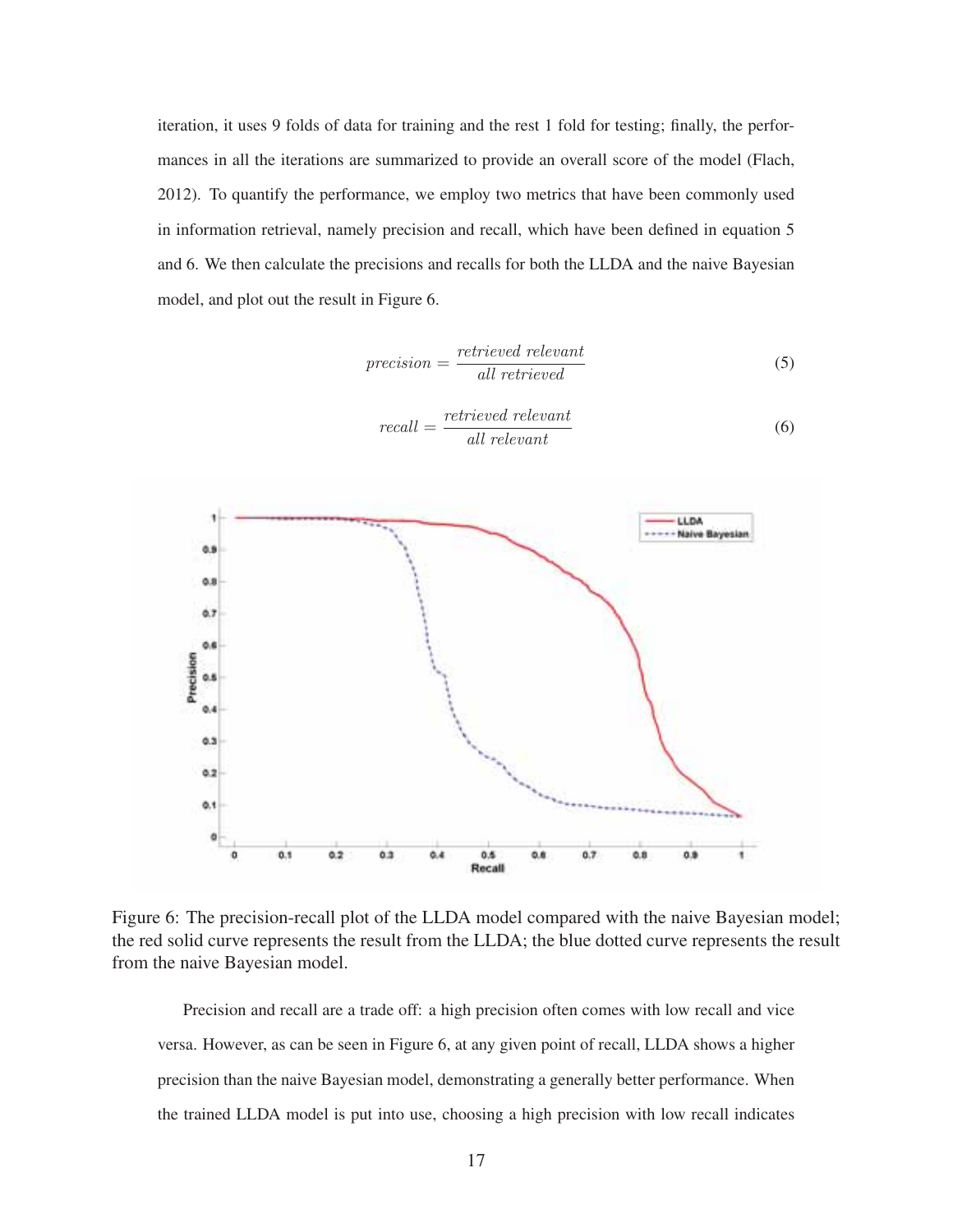that most topics generated by the model is correct, but there may be quite a number of metadata that the model "feels uncertain" and therefore cannot assign a topic. On the contrary, choosing a high recall with low precision indicates that the model "is bold enough" to assign topics to most metadata, but cannot guarantee the correctness of these topics. Depending on the requirements of specific applications, different thresholds  $\tau$  can be used to achieve the desired precision and recall. When applying the trained LLDA to the unstandardized ArcGIS Online data, we choose a threshold 0.37 which achieves 0.80 for precision and 0.69 for recall.

To understand the possible reasons for the misclassification, we manually examine the misclassified records and compare them with the ground truth topics assigned by data providers. It has been found that the model makes a number of mistakes when the metadata records only have very short textual descriptions. Such mistakes are understandable since the model has only limited information to make a decision. In addition, there are some cases in which proper topics generated by the LLDA model are considered as errors since these topics are not assigned by data providers. For example, we find a metadata record on *Greenhouse gas data* which was assigned with topics of *environment* and *climatologyMeteorologyAtmosphere* by the LLDA model. While both topics make sense, the data provider has only assigned *environment* to this metadata record, and therefore the topic *climatologyMeteorologyAtmosphere* has been considered as a mistake.

### 4.3 Evaluation for the Semantic Search

To evaluate our proposed method for semantic search, we conduct a human participants experiment in which 7 individuals were invited to evaluate the search results based on 10 input queries. For each query, we provide a search phrase (e.g., "california population density") and 10 candidate results with varied relevance to the input query. Each participant was asked to judge the degree of relevance from 0 (not matching at all) to 5 (perfect matching). To help ensure reproducibility, the experimental queries and their candidate maps can be downloaded at http://stko-exp.geog.ucsb.edu/survey/Questions.zip. The experiment results and calculated scores can be downloaded at http://stko-exp.geog. ucsb.edu/survey/surveyResult.zip. In total, we have collected 700 data records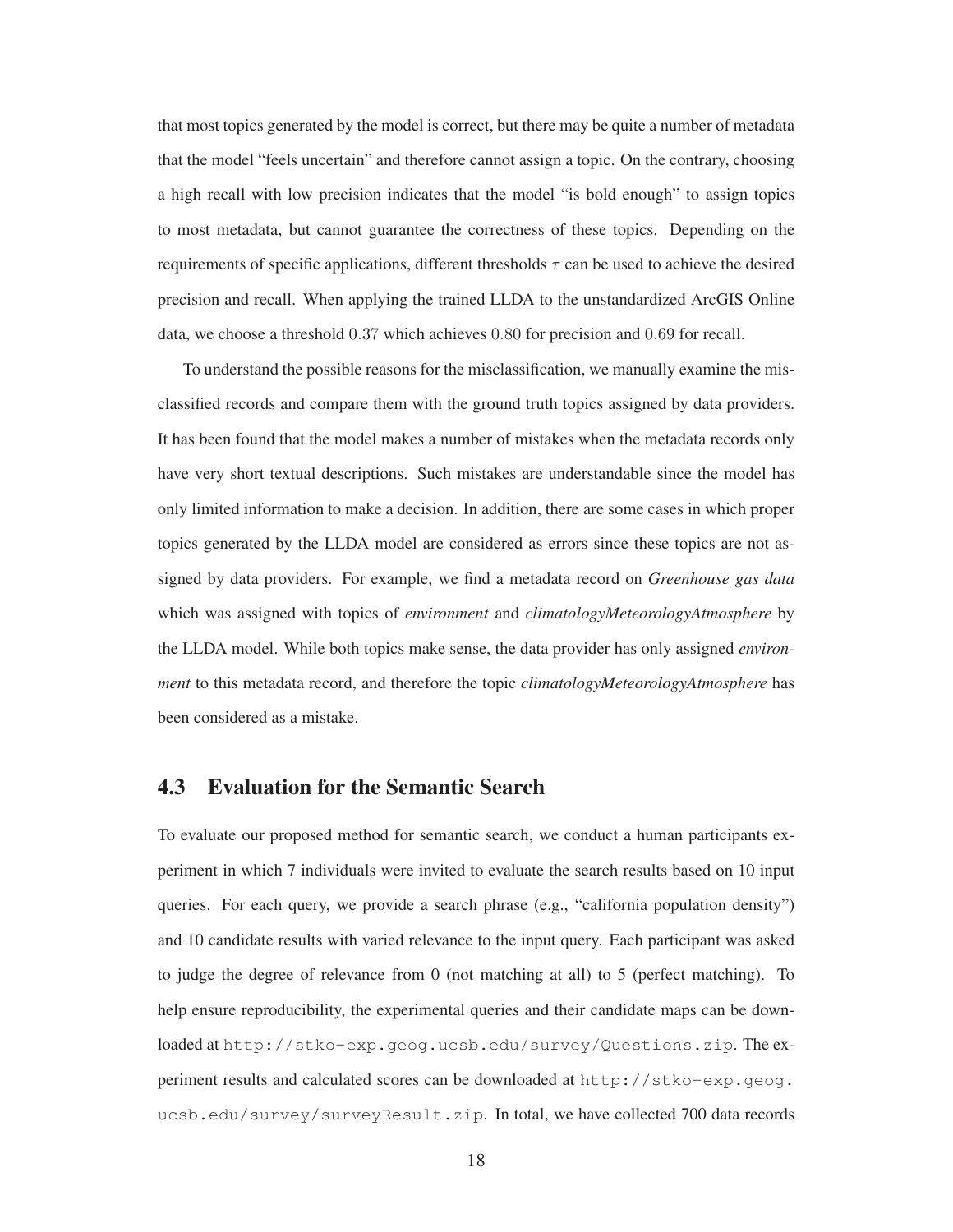from this experiment, and these human judgments have been considered as our ground truth.

The ten-fold cross validation has been adopted again to train and test our regression model for the semantic search. We first average the judgments from the 7 different individuals for each query and each candidate map, and obtain an aggregated dataset with 100 data records (10 queries and each query has 10 candidate maps). We then iteratively train the regression model, and use the trained model to estimate the relevance values for the testing data records. Finally, the estimated relevance values are compared with the averaged judgments from the participants. Pearson's correlation coefficient (equation 7) has been used to quantify the comparison result.

$$
r = \frac{\sum (x_i - \bar{x})(y_i - \bar{y})}{\sqrt{\sum (x_i - \bar{x})^2 \sum (y_i - \bar{y})^2}}
$$
(7)

We plot out the estimated relevance scores and the human judgments in Figure 7. To test the value of the interaction variable, two regression models (with interaction and without interaction) have been fitted using the training data, and their estimated scores on the testing data have been shown in two sub figures respectively. The solid diagonals in the figures represent a perfect consistency between the estimated scores and human judgments, and the dotted lines are fitted based on the actual data points which have human judgments as the  $x$  coordinates and estimated scores as the  $y$  coordinates. In a perfect case, all of the data points should fall onto the diagonals (since the estimated scores should equal to the human judgment scores), and the dotted line should overlap with the solid line. The more the dotted line deviates from the solid diagonal, the worse the model's performance is. As can be seen, including the interaction variable brings a higher correlation coefficient  $0.7226$  ( $P < 0.001$ ), compared with the regression model without the interaction variable. Meanwhile, the dotted line in Figure 7(b) is closer to the solid diagonal than the dotted line in Figure  $7(a)$ , indicating that the model with the interaction variable achieves a generally better consistency between the estimated scores and human judgments.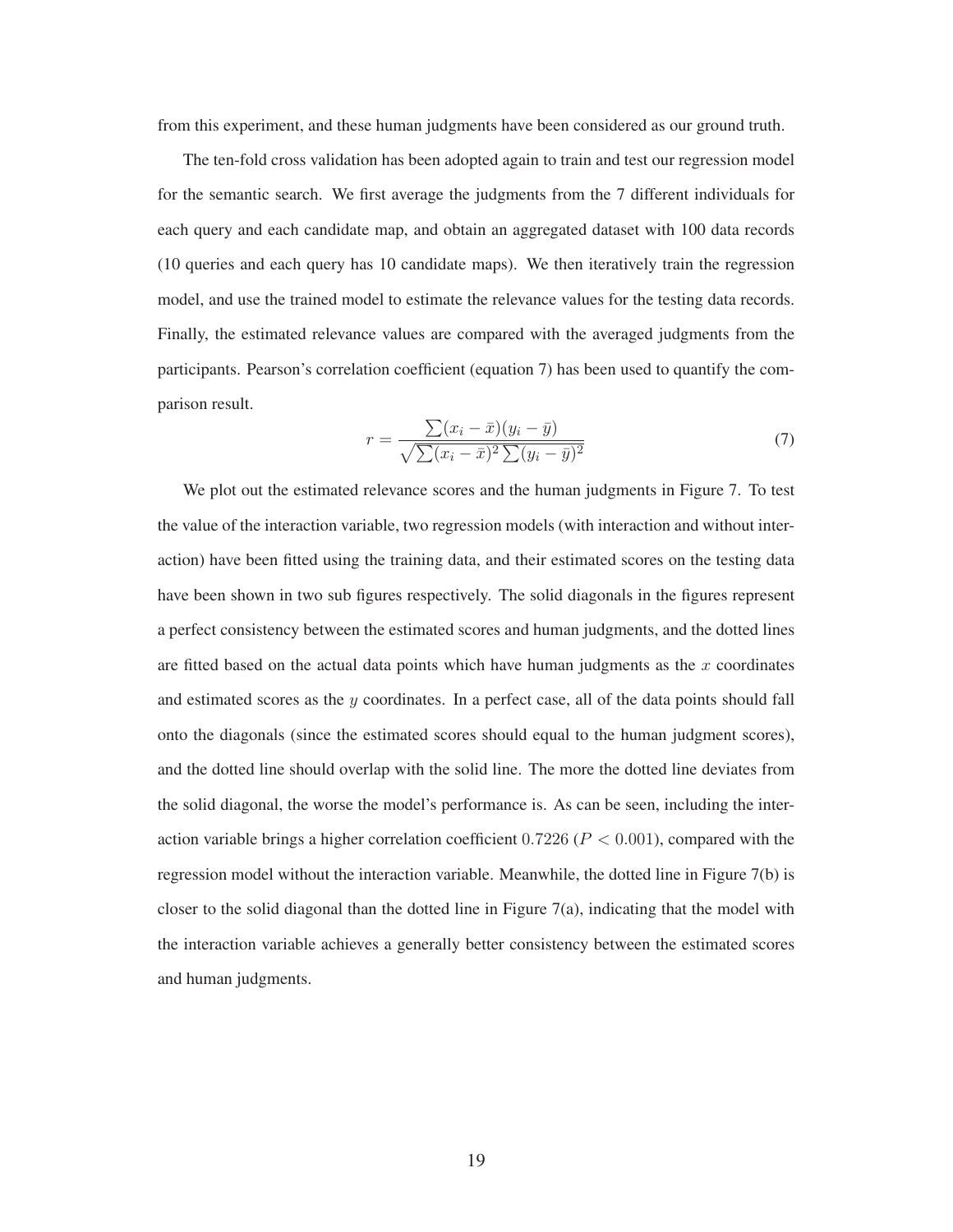

(a) Without the interaction variable (b) With the interaction variable Figure 7: Comparing estimated relevance scores with human judgments.

# 5 Prototype

### 5.1 Implementation

As a proof-of-concept, we have implemented a semantics-enabled and Linked-Data-driven geoportal using the experimental metadata retrieved from ArcGIS Online. This prototype can be accessed at: http://stko-exp.geog.ucsb.edu/linkedportal/. The ArcGIS Online metadata have been converted into RDF, and are hosted in a SPARQL endpoint. For more details about the RDF conversion, entity naming, and data publishing, readers can refer to our previous paper (Hu et al., 2015). The LLDA model trained based on Data.gov data has been used to automatically assign ISO 19115 topics to the unstructured ArcGIS Online metadata. The regression model has been tuned using the data from our human participants experiment, and has been embedded into the geoportal using the SPARQL query proposed in listing 2. To increase the efficiency of the SPARQL query, a block of union statements has been dynamically inserted into the SPARQL query to preselect the resources which have at least one matched concept before the execution of the OPTIONAL statements. An example of the union block is shown in listing 3. Based on this implementation, a query submitted to our geoportal prototype can typically be responded within 5 seconds.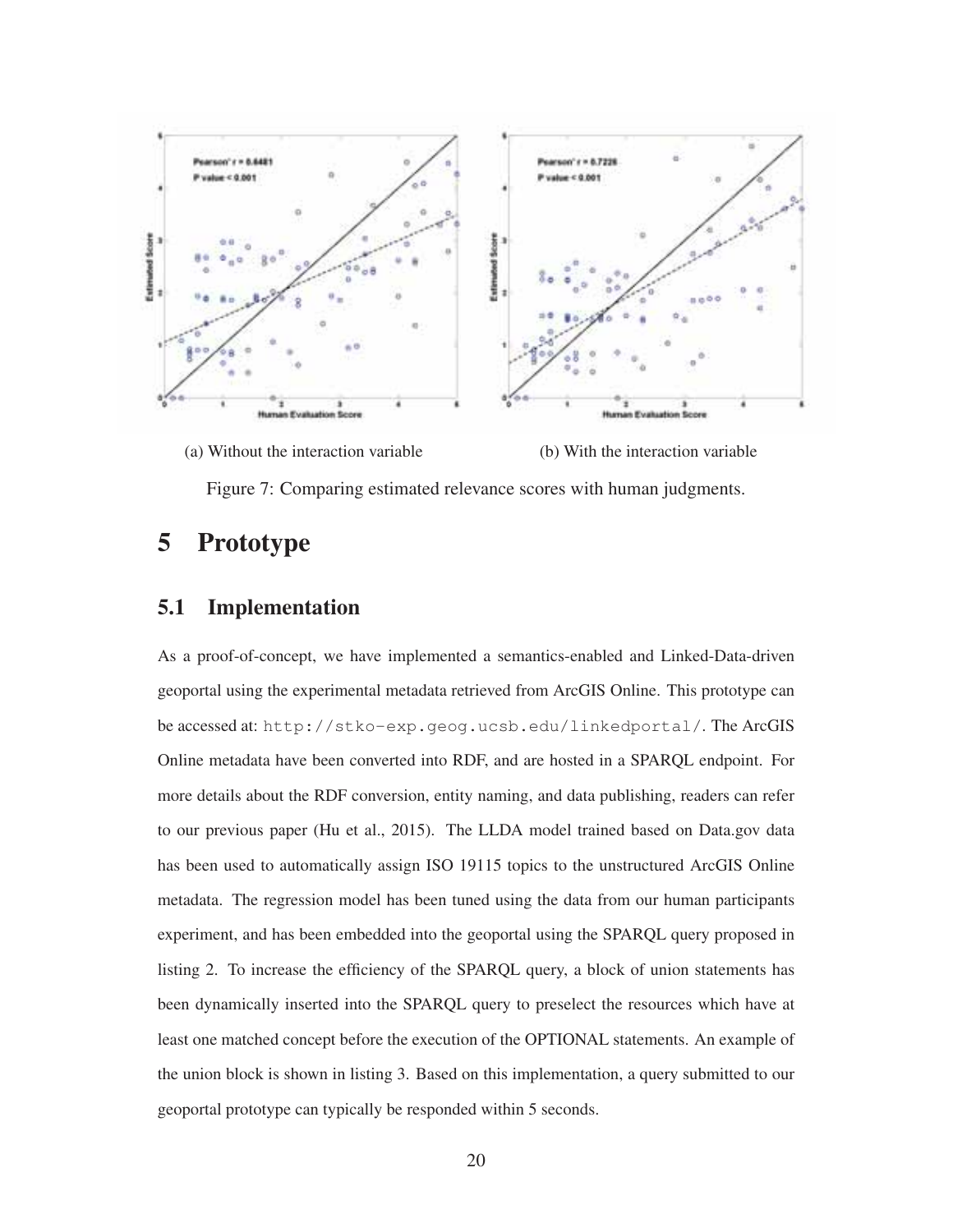```
SELECT ?item (COUNT(?titleThematicExact) AS ?TTE
  ...
WHERE {
 { ?item :hasTitleThematicTerm :titleThematicExact }
 UNION { ?item :hasTitleGeoTerm :titleGeoExact }
 UNION { ?item :hasSnippetThematicTerm :snipThematicExact }
 ...
 UNION{ ?item :hasSnippetGeoTerm :snipGeoSimilar }
 /* finish the UNION block */
 OPTIONAL {
 ?item :hasTitleThematicTerm ?titleThematicExact .
 FILTER ( ?titleThematicKey = :exactThematicTerm ) }
 OPTIONAL {
 ?item :hasTitleThematicTerm ?titleThematicSimilar .
 FILTER ( ?titleThematicSimilar = :expandedThematicTerm ) }
 ... } GROUP BY ?item ORDER BY Desc(?ranking) LIMIT 1000
```

```
Listing 3: A block of union statements inserted into the SPARQL query to preselect
the geospatial resources that have at least one match.
```
The metadata harmonization provides standard ISO 19115 topics based on which the semantic search results can be grouped into different topic categories. This thematic categorization allows facet search, i.e., the users can not only see all the returned results but can also browse them by topic categories. To implement facet search, we design a set of tabs on the left side of the user interface, and dynamically summarize the number of the returned items for each topic. In addition, we also allow users to browse the returned items by thematic matching, geographic matching, or having both matchings. In the following subsections, we employ two scenarios to show the major functions of the implemented geoportal.

### 5.2 Free-Text-Style Semantic Search

The implemented geoportal allows users to input queries freely instead of restricting the search terms to pre-defined vocabularies. When a query is submitted to the geoportal, it will be processed by a Web service which analyzes the query and extracts the thematic and geographic terms. Such terms are then expanded and enriched with related thematic concepts and geographic names, and are then compared with the candidate map records using the SPARQL query. In this scenario, we repeat a previous query executed on Data.gov: searching "natural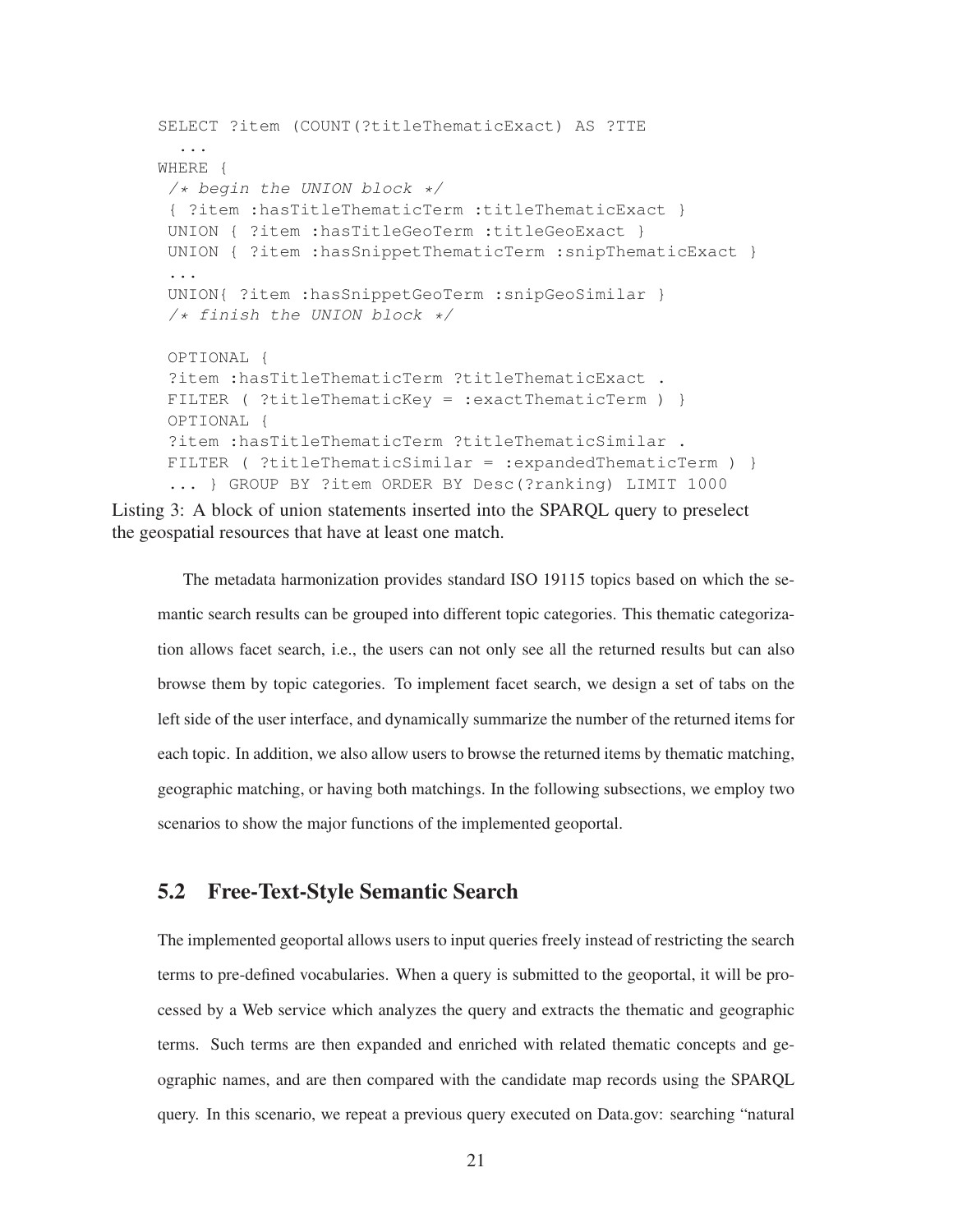

(a) Search for "earthquake" (b) Search for "natural disaster"

Figure 8: Free-text-style semantic search on the implemented geoportal.

disaster" and "earthquake". Two screenshots of the search results have been shown in Figure 8. It can be seen that a search of "natural disaster" returns maps which are about wildfire, hurricane, earthquake, and other natural disasters and which do not necessarily have the keyword "natural disaster".

### 5.3 Link-tracing Data Browsing

Since the metadata in the geoportal are hosted in RDF, users can browse data through their links. By clicking at one of the search results (which are represented as cards with thumbnails), users can see detailed information about this geospatial resource in the displayed metadata table. Meanwhile, the highlighted links in the metadata table can lead users to other related resources. For example, users can click the link of the map owner to find out who has created this map and other public information about the map creator. Similarly, users can also click at other highlighted links, such as the layers used in the map, to explore the data in the geoportal. Besides, by clicking the "Open Map" button, one can directly access the geospatial resource published on ArcGIS Online. Figure 9 demonstrates this link-tracing browsing process.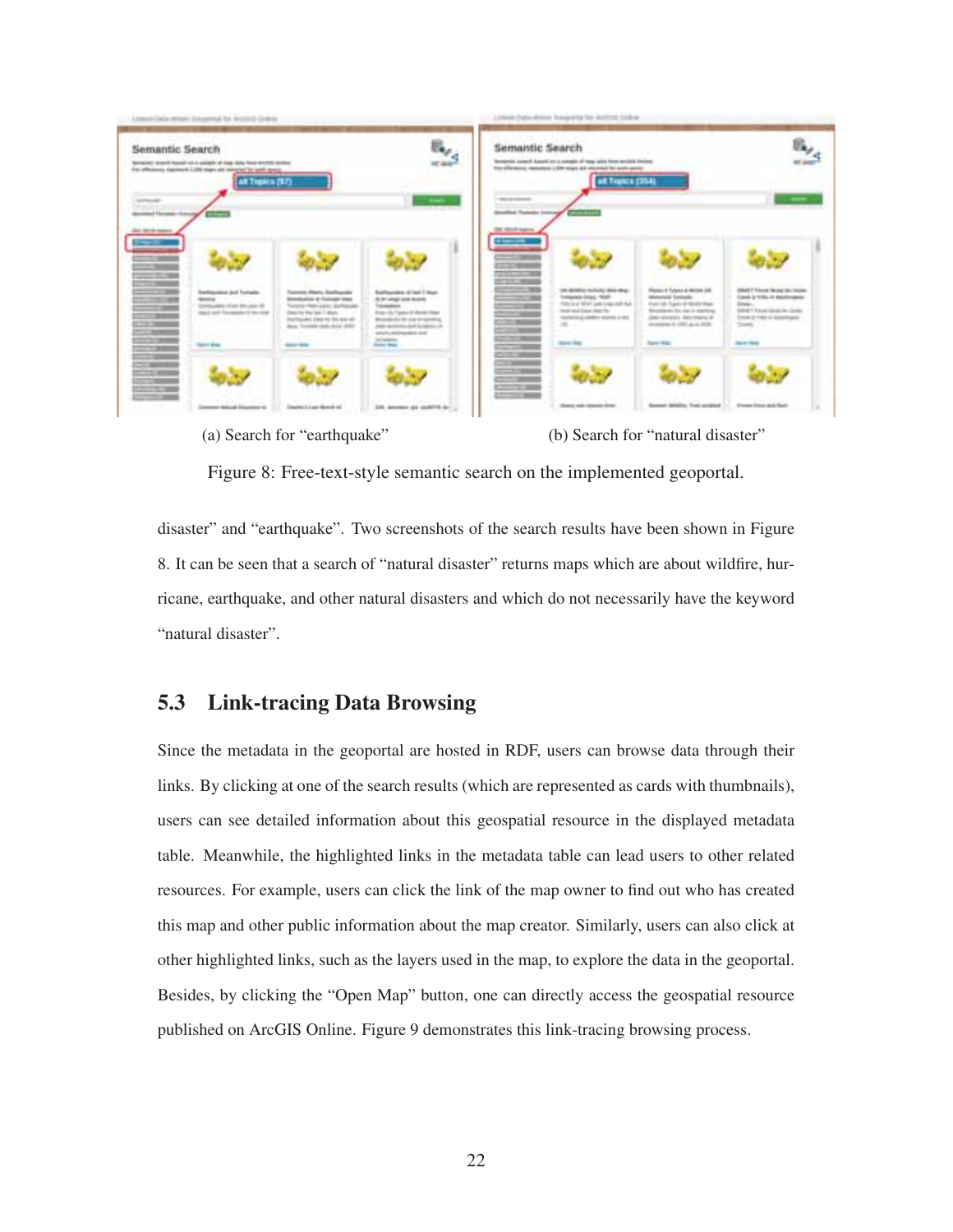

Figure 9: Browsing resources by tracing data links.

# 6 Conclusions and Future Work

A major function of geoportals is to facilitate the discovery of geospatial resources. Today's Big Data age brings a huge amount of data whose volume and variety are increasing in an unprecedented speed. Under this context, there is a growing demand for methods which can facilitate the resource discovery in geoportals. Our paper is an effort towards this direction. Specifically, we focus on two issues which can influence the resource discovery result, namely metadata topic heterogeneity brought by multiple standards and the lack of established semantic search in Linked-Data-driven geoportals. For the metadata heterogeneity, we train a LLDA model to automatically assign topics to metadata records, and semantically harmonize them. Our evaluation result shows that LLDA has an overall better performance compared with that of a naive Bayesian model. Linked-Data-driven geoportals use RDF to organize and interlink metadata into graphs, and possess several merits including accommodating domain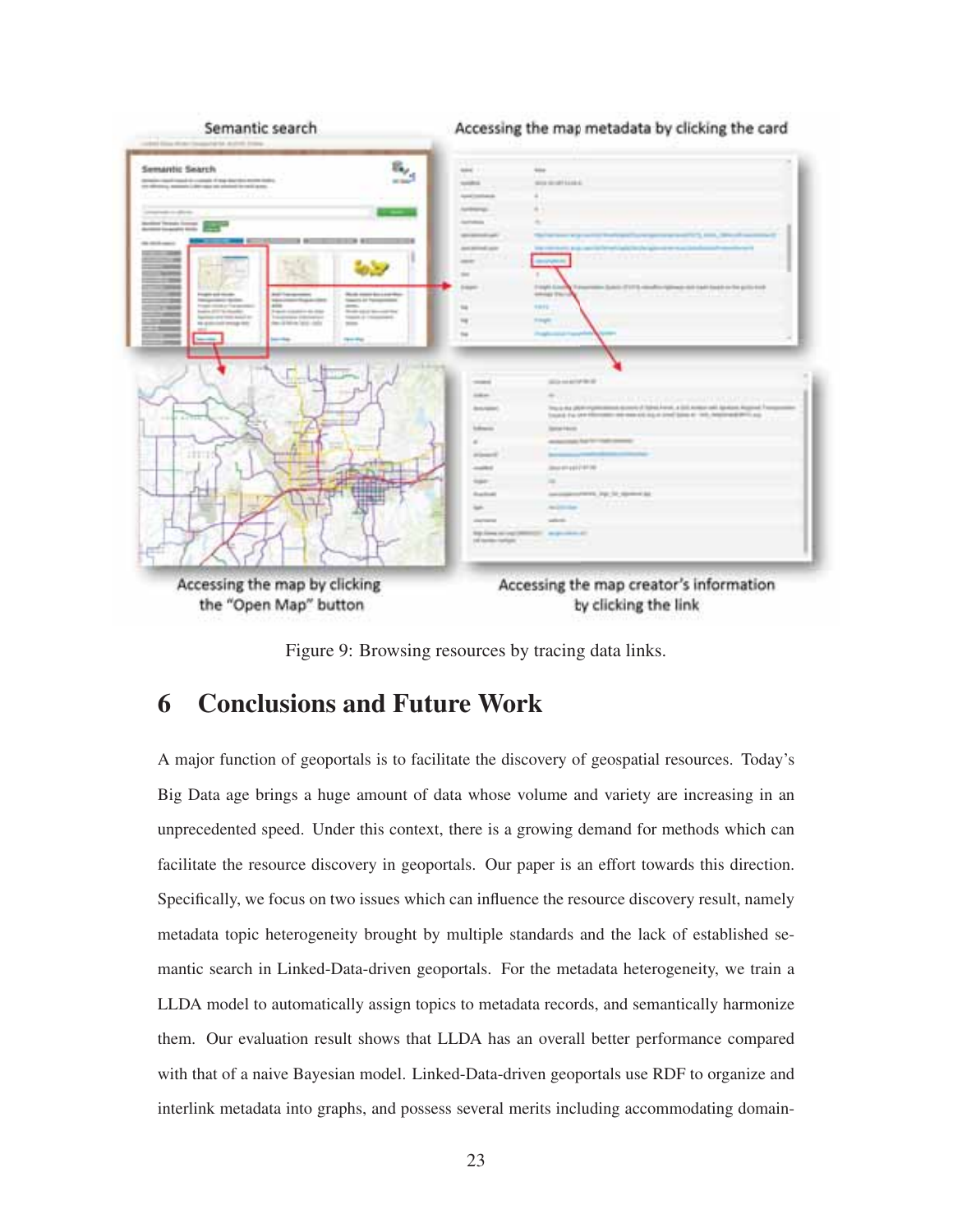specific metadata and enabling link-tracing data browsing. For the lack of semantic search on RDF data, we develop methods for metadata enrichment and query expansion, and construct thematic and geographic matching features to quantify the relevance between an input query and the candidate resources. We then train a regression model using human participants experiment, and rank the search results based on the constructed matching scores. Our method achieves fair performance in the evaluation experiment, and can be integrated into an existing Linked-Data-driven geoportal using one SPARQL query.

This research, however, still has limitations that could be improved in future work. First, the weights in the regression model are derived from a small-scale human participants test, and therefore could be biased. A larger sample of participants could be recruited to achieve a more accurate ranking result. In addition, the semantic search function still takes several seconds to return in our current implementation. This response time could significantly increase when a large amount of metadata have been inserted into the system. Thus, we still need to examine the scalability of the system and improve its efficiency in later work.

### Acknowledgement

This work is a collaborative effort from UCSB STKO Lab and Esri Applications Prototype Lab. The authors would like to thank Jack Dangermond, Hugh Keegan, Dawn Wright, as well as the three anonymous reviewers for their constructive comments and feedbacks.

# **References**

- Athanasis, N., Kalabokidis, K., Vaitis, M., Soulakellis, N., 2009. Towards a semantics-based approach in the development of geographic portals. Computers & Geosciences 35 (2), 301– 308.
- Auer, S., Bizer, C., Kobilarov, G., Lehmann, J., Cyganiak, R., Ives, Z., 2007. DBpedia: A nucleus for a web of open data. In: Proceedings of the 6th International Semantic Web Conference. Springer, pp. 722–735.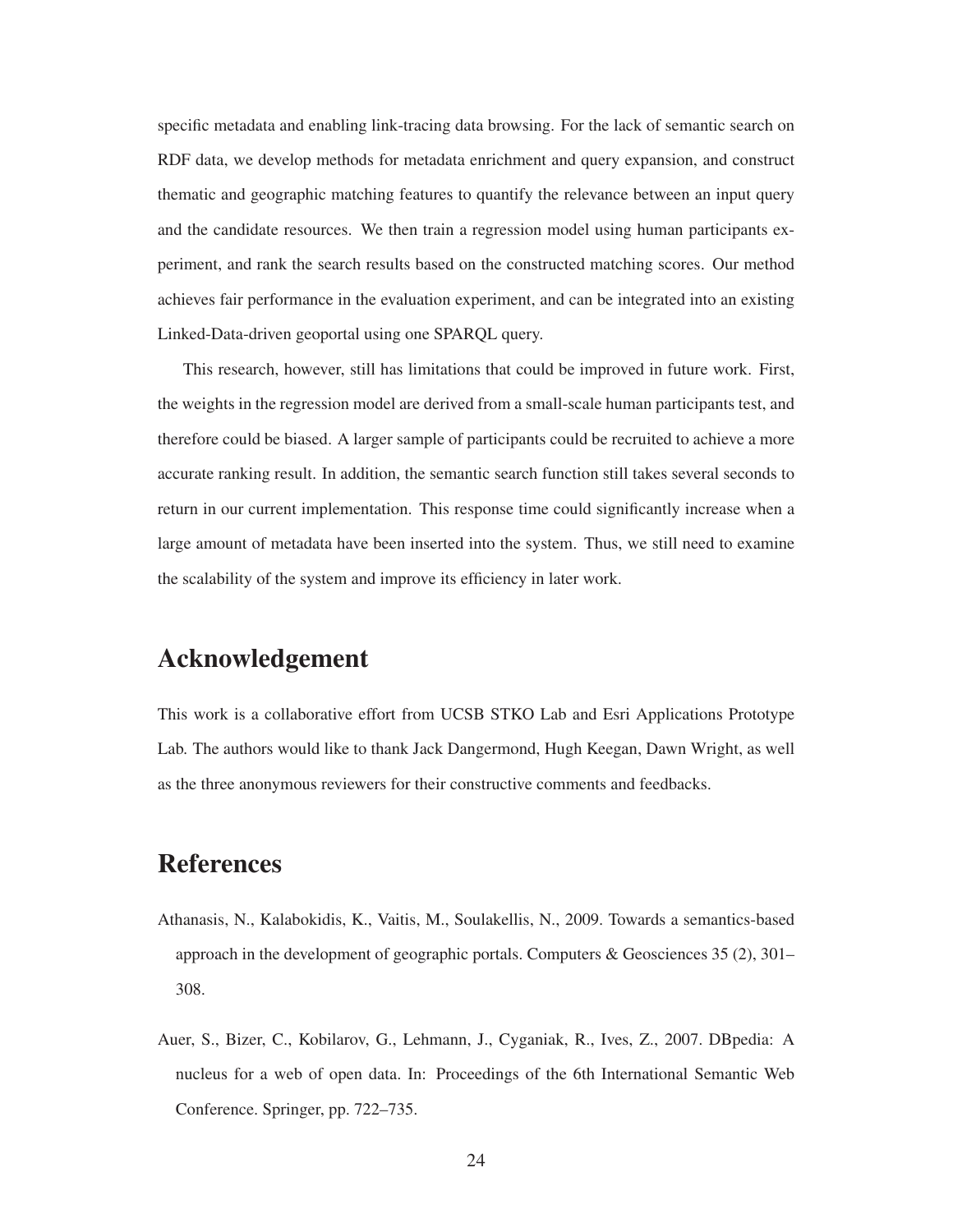- Blei, D. M., Ng, A. Y., Jordan, M. I., 2003. Latent dirichlet allocation. the Journal of machine Learning research 3, 993–1022.
- Craglia, M., Annoni, A., 2007. INSPIRE: An innovative approach to the development of spatial data infrastructures in europe. Research and Theory in Advancing Spatial Data Infrastructure Concepts , 93–105.
- de Andrade, F. G., de Souza Baptista, C., Davis Jr, C. A., 2014. Improving geographic information retrieval in spatial data infrastructures. GeoInformatica, 1–26.
- De Longueville, B., 2010. Community-based geoportals: The next generation? concepts and methods for the geospatial web 2.0. Computers, Environment and Urban Systems 34 (4), 299–308.
- Euzenat, J., 2004. An api for ontology alignment. In: The Semantic Web–ISWC 2004. Springer, pp. 698–712.

FGDC, 2006. ISO 19115 Topic Categories from ISO/DIS 19115. Metadata Quick Guide .

- Flach, P., 2012. Machine learning: the art and science of algorithms that make sense of data. Cambridge University Press.
- Fox, P., McGuinness, D. L., Cinquini, L., West, P., Garcia, J., Benedict, J. L., Middleton, D., 2009. Ontology-supported scientific data frameworks: The virtual solar-terrestrial observatory experience. Computers & Geosciences 35 (4), 724–738.
- Fu, G., Jones, C. B., Abdelmoty, A. I., 2005. Ontology-based spatial query expansion in information retrieval. In: On the move to meaningful internet systems 2005: CoopIS, DOA, and ODBASE. Springer, pp. 1466–1482.
- Fugazza, C., Vaccari, L., 2011. Coupling human–and machine–driven mapping of SKOS thesauri. International Journal of Metadata, Semantics and Ontologies 6 (3), 155–165.
- Giunchiglia, F., Yatskevich, M., Shvaiko, P., 2007. Semantic matching: Algorithms and implementation. Journal on Data Semantics IX , 1–38.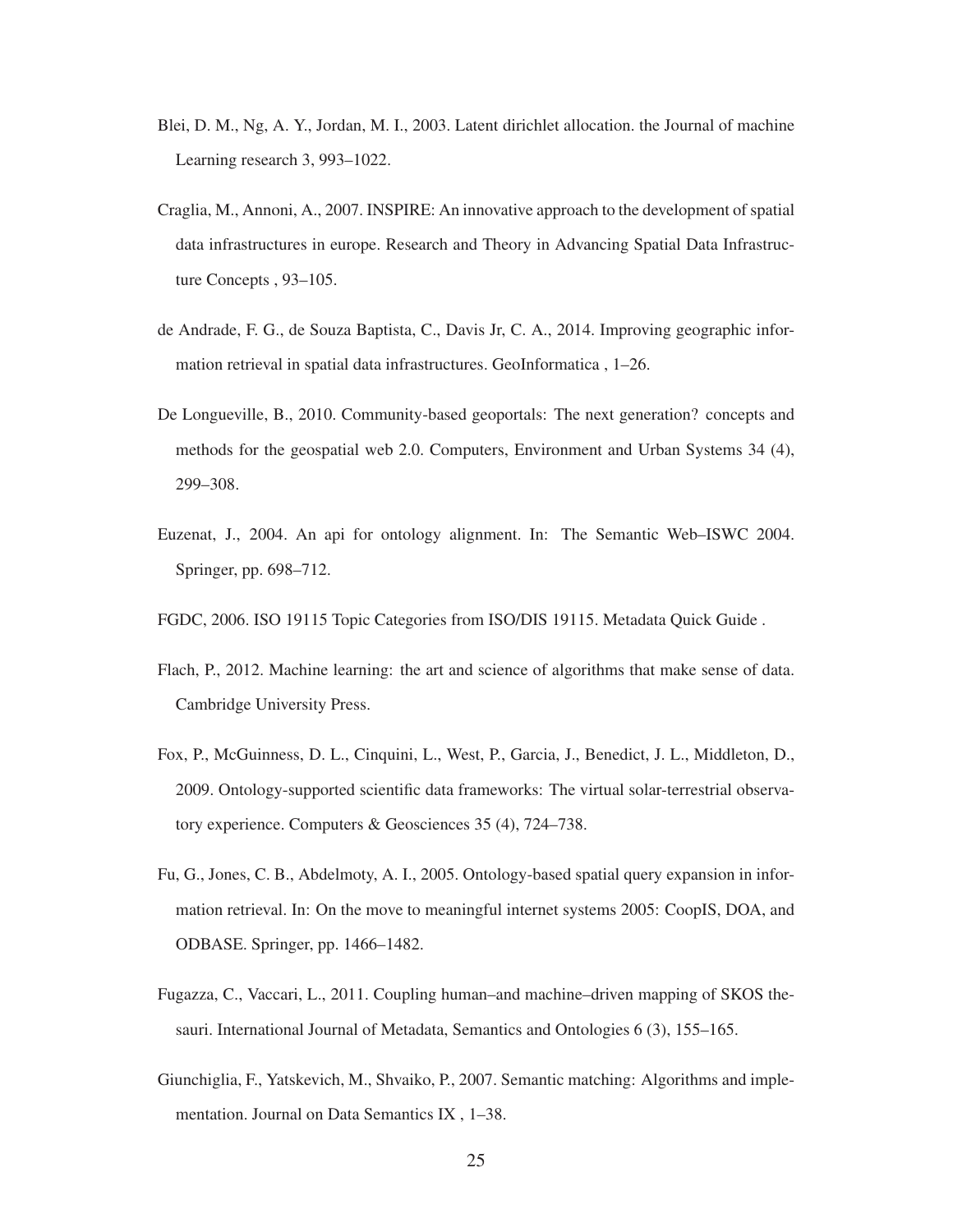- Han, L., Kashyap, A., Finin, T., Mayfield, J., Weese, J., 2013. UMBC EBIQUITY-CORE: Semantic textual similarity systems. Atlanta, Georgia, USA , 44.
- Hu, Y., Janowicz, K., Prasad, S., 2014. Improving wikipedia-based place name disambiguation in short texts using structured data from dbpedia. In: 8th ACM SIGSPATIAL Workshop on Geographic Information Retrieval. ACM, pp. 1–8.
- Hu, Y., Janowicz, K., Prasad, S., Gao, S., 2015. Enabling semantic search and knowledge discovery for ArcGIS Online: A linked-data-driven approach. In: Proceedings of the 18th AGILE International Conference on Geographic Information Science. Association of Geographic Information Laboratories for Europe, Springer, p. in press.
- Janowicz, K., Raubal, M., Kuhn, W., 2011. The semantics of similarity in geographic information retrieval. Journal of Spatial Information Science 2, 29–57.
- Jones, C. B., Abdelmoty, A. I., Finch, D., Fu, G., Vaid, S., 2004. The SPIRIT spatial search engine: Architecture, ontologies and spatial indexing. In: Proceedings of the 3rd International Conference on Geographic Information Science. Springer, pp. 125–139.
- Jones, C. B., Alani, H., Tudhope, D., 2001. Geographical information retrieval with ontologies of place. In: Spatial information theory. Springer, pp. 322–335.
- Keßler, C., Janowicz, K., Kauppinen, T., 2012. spatial@ linkedscience–exploring the research field of giscience with linked data. In: Geographic Information Science. Springer, pp. 102– 115.
- Landauer, T. K., Foltz, P. W., Laham, D., 1998. An introduction to latent semantic analysis. Discourse processes 25 (2-3), 259–284.
- Lee, Y., Chan, H., 2000. Spatial metadata and its management. Geomatica 54 (4), 451–462.
- Lehmann, J., Isele, R., Jakob, M., Jentzsch, A., Kontokostas, D., Mendes, P. N., Hellmann, S., Morsey, M., van Kleef, P., Auer, S., et al., 2014. DBpedia–a large-scale, multilingual knowledge base extracted from Wikipedia. Semantic Web .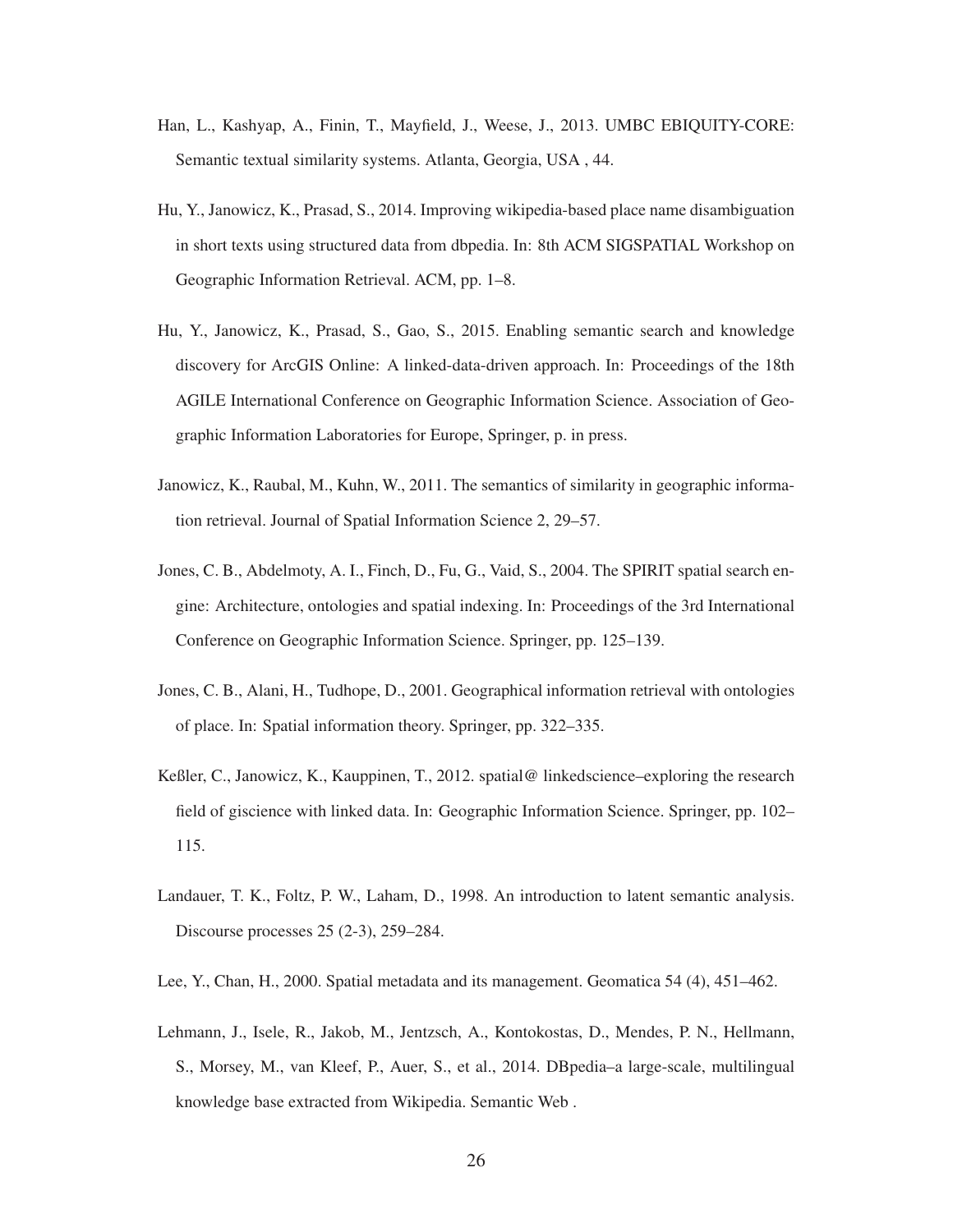- Li, W., Goodchild, M. F., Raskin, R., 2014. Towards geospatial semantic search: exploiting latent semantic relations in geospatial data. International Journal of Digital Earth 7 (1), 17– 37.
- Li, W., Yang, C., Nebert, D., Raskin, R., Houser, P., Wu, H., Li, Z., 2011. Semantic-based web service discovery and chaining for building an arctic spatial data infrastructure. Computers & Geosciences 37 (11), 1752–1762.
- Lin, H., Yu, B., Chen, Z., Hu, Y., Huang, Y., Wu, J., Wu, B., Ge, R., 2013. A geospatial web portal for sharing and analyzing greenhouse gas data derived from satellite remote sensing images. Frontiers of Earth Science 7 (3), 295–309.
- Lutz, M., Klien, E., 2006. Ontology-based retrieval of geographic information. International Journal of Geographical Information Science 20 (3), 233–260.
- Maguire, D. J., Longley, P. A., 2005. The emergence of geoportals and their role in spatial data infrastructures. Computers, environment and urban systems 29 (1), 3–14.
- Masser, I., 1999. All shapes and sizes: the first generation of national spatial data infrastructures. International Journal of Geographical Information Science 13 (1), 67–84.
- Masser, I., 2007. Building European spatial data infrastructures. Esri Press.
- Mendes, P. N., Jakob, M., García-Silva, A., Bizer, C., 2011. Dbpedia spotlight: shedding light on the web of documents. In: Proceedings of the 7th International Conference on Semantic Systems. ACM, pp. 1–8.
- Nogueras-Iso, J., Zarazaga-Soria, F. J., Lacasta, J., Bejar, R., Muro-Medrano, P. R., 2004. ´ Metadata standard interoperability: application in the geographic information domain. Computers, environment and urban systems 28 (6), 611–634.
- Nowak, J., Craglia, M., 2006. INSPIRE metadata survey results. European Commission, Joint Research Centre .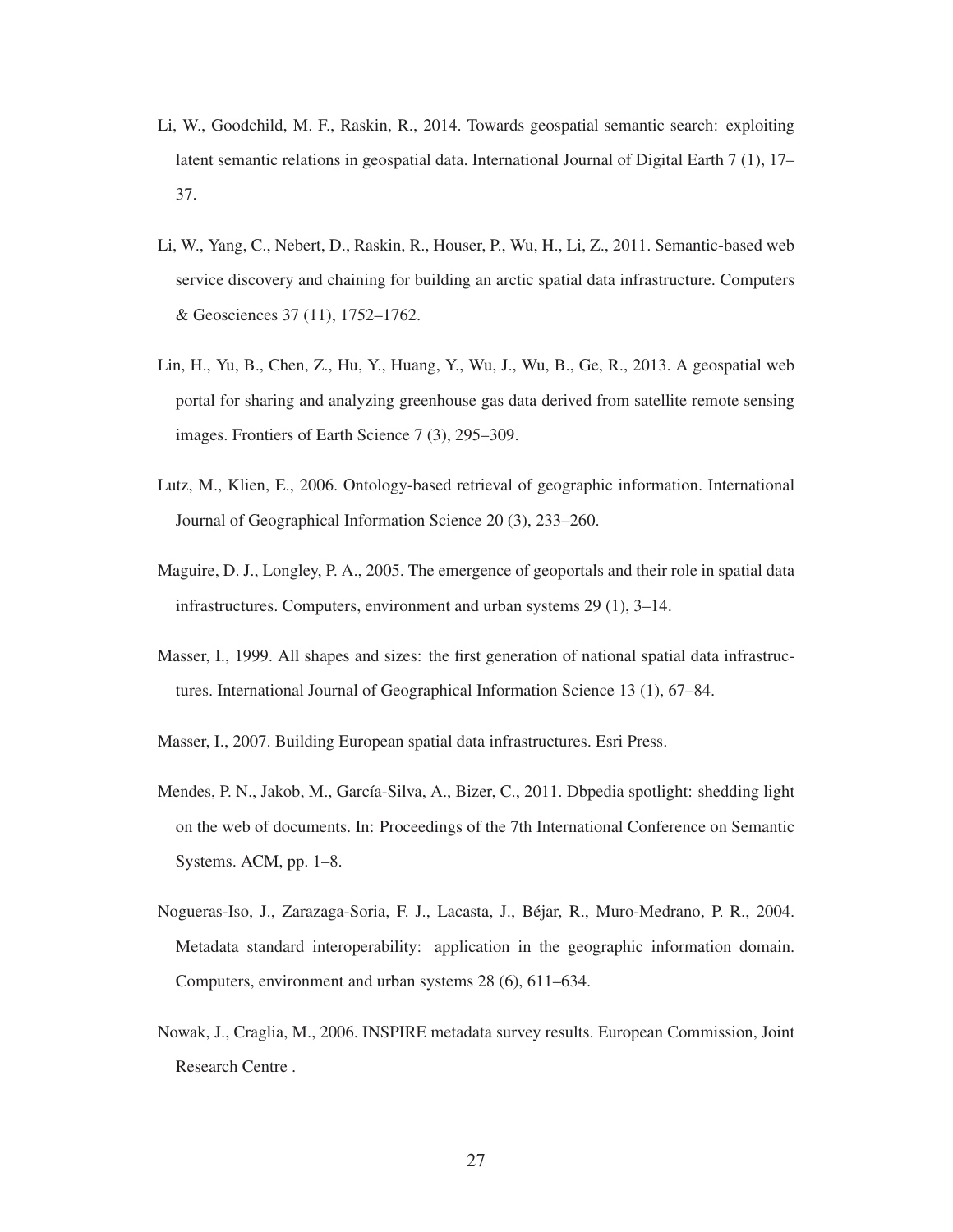- Onsrud, H. J., Campbell, J., van Loenen, B., 2010. Towards voluntary interoperable open access licenses for the Global Earth Observation System of Systems (GEOSS). International Journal of Spatial Data Infrastructure Research 5, 194–215.
- Ostensen, O. M., Smits, P. C., 2002. ISO/TC211: Standardisation of geographic information and geo-informatics. In: Geoscience and Remote Sensing Symposium, 2002. IGARSS'02. 2002 IEEE International. Vol. 1. IEEE, pp. 261–263.
- Ramage, D., Hall, D., Nallapati, R., Manning, C. D., 2009. Labeled lda: A supervised topic model for credit attribution in multi-labeled corpora. In: Proceedings of the 2009 Conference on Empirical Methods in Natural Language Processing: Volume 1-Volume 1. Association for Computational Linguistics, pp. 248–256.
- Rennie, J. D., 2001. Improving multi-class text classification with naive Bayes. Ph.D. thesis, Massachusetts Institute of Technology.
- Rose, L., 2004. Geospatial portal reference architecture: a community guide to implementing standards-based geospatial portals. OpenGIS Disscusion Paper, OGC , 04–039.
- Sebastiani, F., 2002. Machine learning in automated text categorization. ACM computing surveys (CSUR) 34 (1), 1–47.
- Tait, M. G., 2005. Implementing geoportals: applications of distributed gis. Computers, Environment and Urban Systems 29 (1), 33–47.
- Tang, W., Selwood, J., 2005. Spatial Portals: gateways to geographic information. ESRI Press Redlands, CA, USA.
- Walker, W., Maidment, D., 2006. Geodatabase design for fema flood hazard studies, crwr. Online report , 06–10.
- Wiegand, N., García, C., 2007. A task-based ontology approach to automate geospatial data retrieval. Transactions in GIS 11 (3), 355–376.